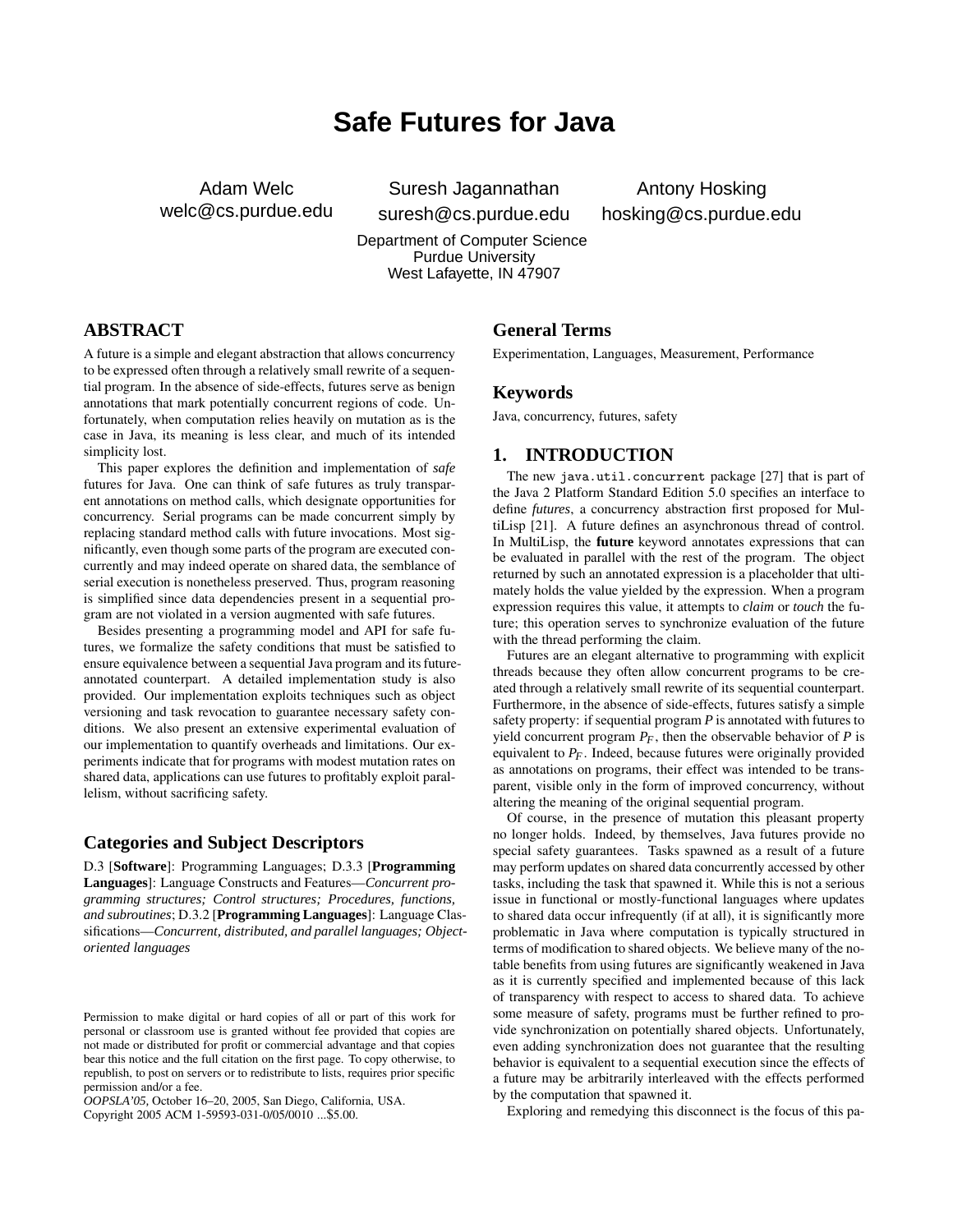per. We are interested in preserving the original spirit of futures as a simple device to inject concurrency into a sequential program *without* violating any of the program's invariants. Achieving this goal, however, is non-trivial. Consider a future *f* that executes concurrently with the task  $C_f$  that evaluates  $f$ 's continuation. A continuation of a future is the computation that logically follows it. Safe execution of *f* may be compromised if it observes the effects of operations performed by*C<sup>f</sup>* ; for example, if*C<sup>f</sup>* updates an object that is subsequently read by  $f$ . Similarly, safe execution of  $C_f$  may be compromised if it accesses an object that is subsequently written by  $f$ ; for example, if  $C_f$  performs a read of an object that is subsequently written by *f*. Both these cases lead to different behavior than if the future and its continuation were evaluated sequentially.

To preserve these desired safety invariants, we define a semantics and implementation for *safe* Java futures. Our semantics formalizes the notion of safety by imposing constraints on the set of schedules that can be generated by a program in which concurrency is expressed exclusively through the use of futures. Our implementation automatically revokes executions that fail to observe the effects of the futures they spawned, and uses object versioning to ensure that futures do not observe the effects of their continuations.

## **1.1 Contributions**

This paper presents the design, semantics, an implementation, and a performance evaluation of safe futures for Java. Our contributions are summarized as follows:

- We motivate the design of safe futures, present an API, and associated programming model. Our model allows programmers to view futures as simply benign annotations on method callsinserted where concurrency may be profitably exploited.
- We define a semantics for an object calculus similar to Classic Java [20] extended with futures. The semantics yields schedules, an interleaved trace of read and write events. We define safety conditions on schedules that capture notions of validity with respect to these operations performed by concurrently evaluating tasks. We prove a soundness result that shows every safe schedule is indeed equivalent to a serial one in which no interleavings are present.
- We present details of an implementation built on top of the Jikes RVM [9, 3] that supports object versioning and task revocation to ensure safety. In addition to providing the rationale for our implementation decisions, we describe both necessary compiler and run-time modifications critical to the implementation.
- A detailed experimental study is also given. In addition to exploring the performance impact of safe futures on parallelizable programs adapted from the Java Grande benchmark suite [41], we also provide a detailed performance study on 007, a well-known synthetic database benchmark [11] that allows us to more accurately assess implementation overheads, and performance limitations. Our experiments show that for programs with modest mutation rates on shared data, our approach can profitably exploit parallelism, without sacrificing safety.

## **2. DESIGN**

Adding futures to an imperative object-oriented language like Java raises several important design issues. Our foremost design goal is to preserve the spirit of programming with futures that made it so appropriate for functional programming: the expectation that a future performs its computation *as if* it had been invoked as a synchronous function call, rather than an asynchronous thread. This is a natural evolution of functional programming languages, since functional programs typically perform infrequent mutation of shared objects in the heap, instead obtaining results of symbolic computations as constructions of heap-allocated data structures. In contrast, computations in imperative languages like Java often obtain their results via mutation of container objects (*eg*, arrays and hash tables) in which results are deposited via mutation.

Unfortunately, current designs for futures in Java [27] neglect to treat them as semantically transparent annotations as originally proposed for functional languages [15, 16]. We believe this defeats the original purpose of futures as an elegant and minimalist approach to exploiting parallelism in existing programs, since programmers are forced to reason about the side-effects of future executions to ensure correctness of programs that use them. Instead, we believe that strong notions of safety for futures is what makes them so powerful, where safety is ensured by the run-time system rather than left as a burden for the programmer.

We now proceed to discussion of an API for safe futures, their associated programming model, and their interaction with existing Java concurrency mechanisms.

# **2.1 API for safe futures**

A major challenge in introducing any new language abstraction is to make it intuitive and easy to use. To ground our design, we begin with the existing Java futures API [27] that is now part of the Java 2 Platform Standard Edition 5.0 (J2SE 5.0). Snippets of this existing API appear in Figure 1, which embodies futures in the interface Future. The get operation on a Future simply waits if necessary for the computation it encapsulates to complete, and then retrieves its result. We omit here those operations on futures that are not germane to our remaining discussion.

We would also like to note that our notion of safe futures is independent of any particular API. A solution similar to that of Pratikakis *et al* [36] in which get operations are implicit and futures are effectively only annotations on method calls would be a perfectly viable alternative to using the current API from J2SE 5.0.

In J2SE 5.0 there is an implementation of the Future interface in the class FutureTask. Again, we omit details not germane to our discussion. Here, the constructor for FutureTask creates a future that will, upon invocation of the run method, execute the given Callable by invoking its call method. If the call throws an exception, it is delivered to the caller at the point where it invokes the get method, wrapped up in an ExecutionException.

Our design calls for a new implementation of Future, namely SafeFuture, which is presented in Figure 2. Our semantics for SafeFuture demand that the program fragments appearing in Figure 3 be semantically equivalent, regardless of the computation performed by the given Callable<V> c, and the code surrounding its invocation as a simple call or as a future.

To preserve the transparency of future calls, any uncaught exception thrown by the future call (*ie*, from the call method of the Callable) will be delivered to the caller at the point of invocation of the run method, and the effects of the code following the run method will be revoked. The effects of the future call up to the point it threw the exception will remain. These semantics preserve equivalence with the simple call.

A more detailed example program appears in Figure 4. A future defined in the sample code fragment computes the sum of the elements in the array of integers a concurrently with a call to the static method bar on class Foo, which receives argument a. Note that method bar may access (and modify) a concurrently with the fu-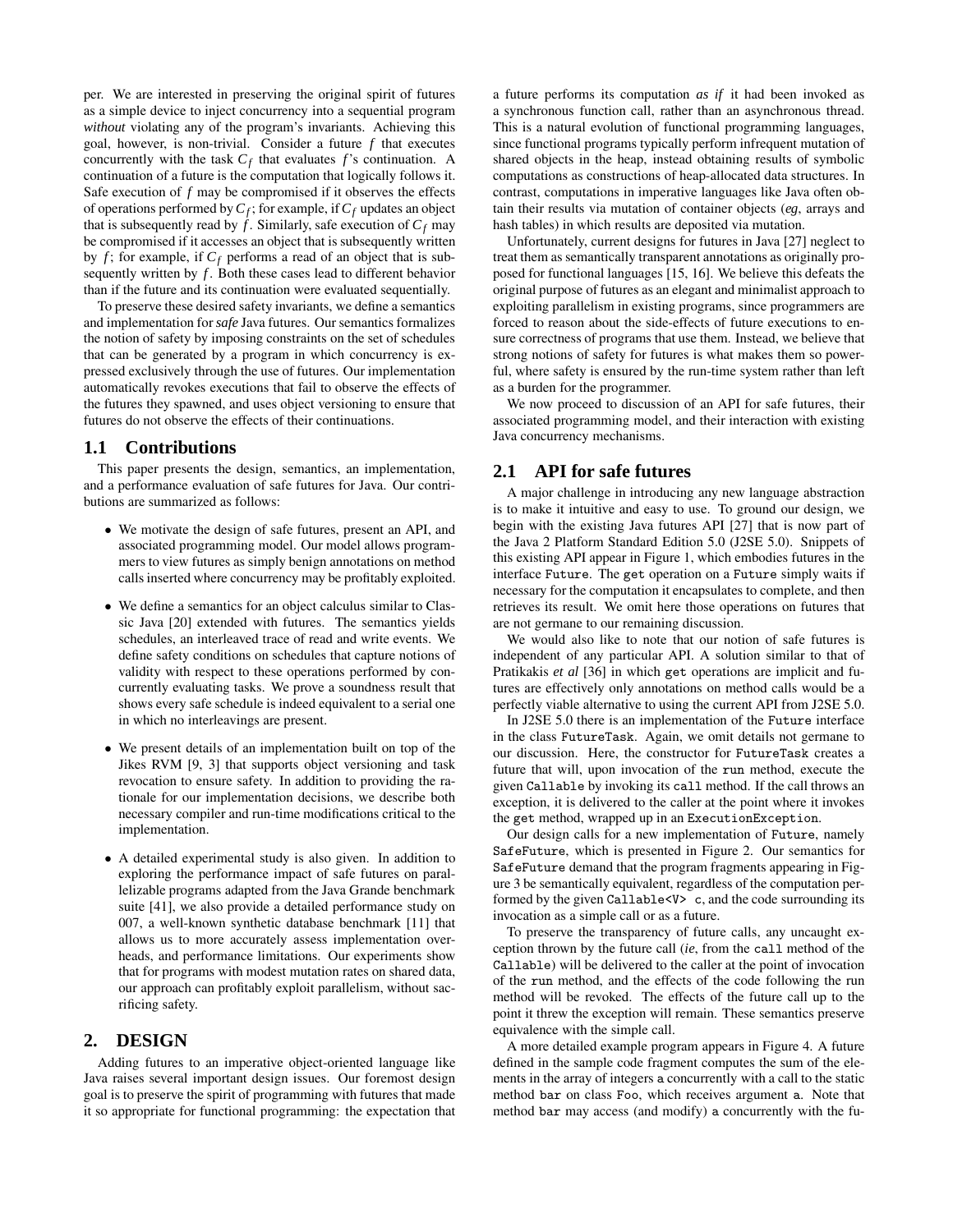```
public interface Future<V> {
    V get()
      throws InterruptedException,
             ExecutionException;
}
public class FutureTask<V>
  implements Future<V>, Runnable {
    FutureTask(Callable<V> callable)
      throws NullPointerException
    { ... }
    V get()
      throws InterruptedException,
             ExecutionException
    { ... }
    void run() { ... }
}
public interface Callable<V> {
    V call() throws Exception;
}
```
**Figure 1: The existing** java.util.concurrent **futures API**

```
public class SafeFuture<V>
  implements Future<V>, Runnable {
    SafeFuture(Callable<V> callable)
      throws NullPointerException
    { ... }
    V get()
      throws InterruptedException,
             ExecutionException
    { ... }
    void run() { ... }
}
```
# **Figure 2: Safe futures API**

ture computation. Our semantics require that the observable behavior of calls to methods serial and concurrent be the same. Replacing uses of SafeFuture with the existing FutureTask from J2SE 5.0 provides no such guarantee.

## **2.2 Programming model**

The programming model enabled by use of safe futures permits straightforward exploitation of latent parallelism in programs. One can think of safe futures as transparent annotations on method calls, which designate opportunities for concurrency. Serial programs can be made concurrent simply by replacing standard method calls with future invocations. This greatly eases the task of the programmer, since all reasoning about the behavior of the program can be inferred from its original serial execution. Even though some parts of the program are executed concurrently, the semblance of serial execution is preserved. Of course, the cost of using futures may outweigh exploitable parallelism, so placement of future invocations has performance implications.

Under our current programming model, safety does not extend to covering the interaction between futures and Java threads. Threads which execute concurrently with futures might observe the actions of concurrently executing futures and their continuations out-oforder. Threads could be also incorrectly used to pass partial computation results between a future and its continuation thus violating serial execution semantics. We defer consideration of these issues

```
Callable\langle V \rangle c = ...;
                     .
                     .
                     .
...
V v = c.call();...
                       ...
                      Future<V> f
                         = new SafeFuture<V>(c);
                       f.run();
                        ...
                        V v = f.get();
```
#### **Figure 3: Semantically equivalent code fragments**

```
public class Example
  implements Callable<Integer>
{
  int[] a = new int[] {1,2,3};public Integer call() {
    int sum = 0;
    for (int v : a) sum += v;return sum;
 }
  int serial() {
    Integer sum = call();
    Foo.bar(a);
   return sum;
 }
 int concurrent() {
    Future<Integer> f
      = new SafeFuture<Integer>(this);
    f.run();
    Foo.bar(a);
   return f.get();
 }
 public static void main (String[] args) {
    int serial = new Example().serial();
    int concurrent = new Example().concurrent();
    assert serial == concurrent;
 }
}
```
**Figure 4: Using safe futures (with automatic boxing/unboxing of** int**/**Integer **supported by J2SE 5.0)**

to future work.

## **3. SEMANTICS**

To examine notions of safety with respect to interleavings of actions that operate within a future and its continuation, we define a semantics for a call-by-value object calculus similar to Classic Java [20] extended with threads, and a future construct. The semantics yields a *schedule* – a sequence of read and write operations performed during the execution of a program. A schedule is *serial* when all the operations of a program are executed within a single (main) thread. A schedule is *concurrent* if fragments of a program are executed concurrently by separate threads; in this case, the actions of these threads may be interleaved with one another. We impose safety conditions on concurrent schedules to verify that operation interleavings do not violate safety invariants. Informally, a concurrent schedule is safe if it is equivalent, in terms of its actions on shared data, to some serial schedule.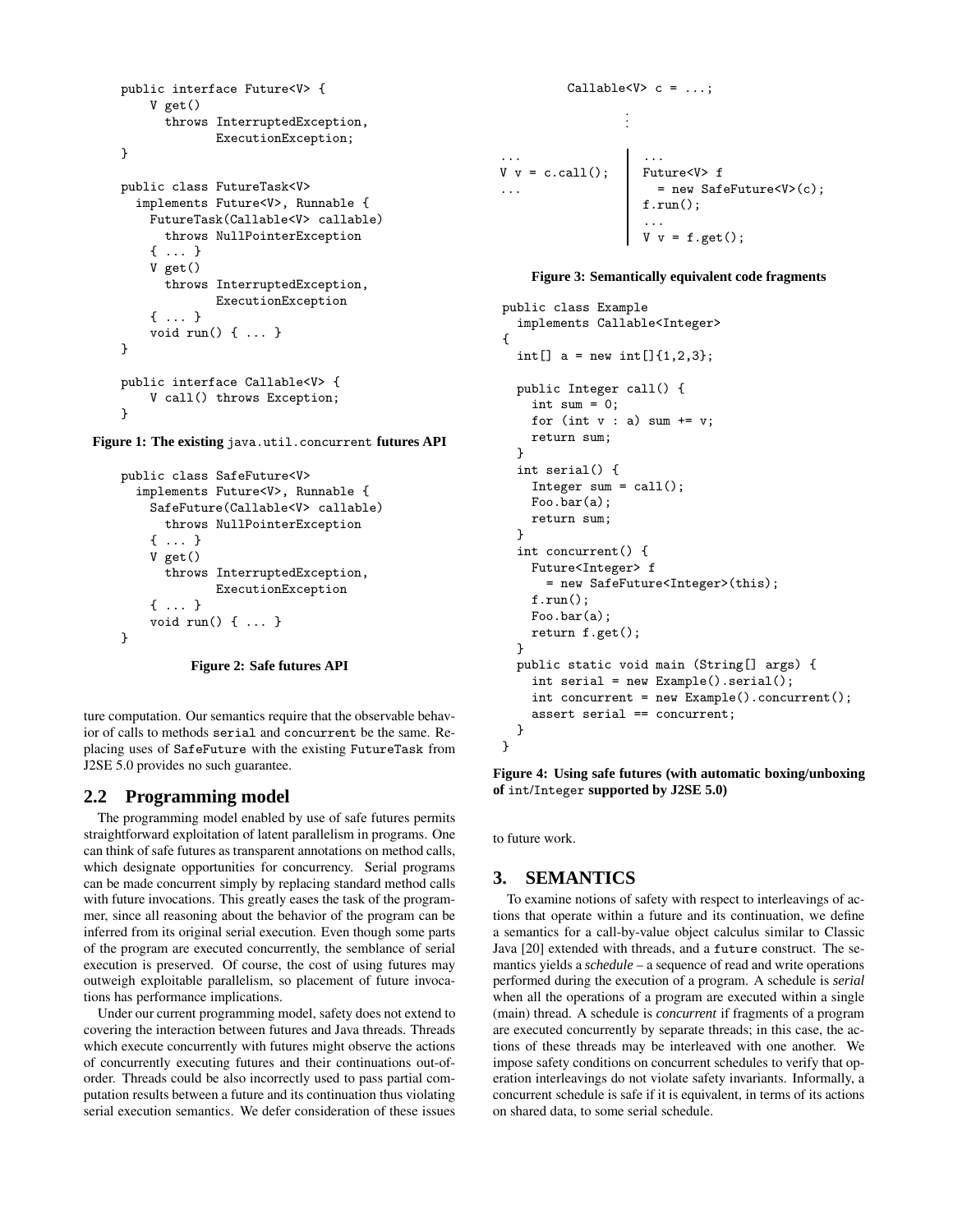SYNTAX:

$$
\begin{array}{ll} P & ::= & P \mid P \mid \mathbf{t}[e]_1 \\ L & ::= & \texttt{class } C \{ \overline{f} \, \overline{M} \} \\ \mathbf{M} & ::= & \mathbf{m}( \overline{\mathbf{x}}) \{ \mathbf{e} \} \\ \mathbf{e} & ::= & \mathbf{x} \mid 1 \mid \texttt{this} \mid \mathbf{e.f} \mid \mathbf{e.f} := \mathbf{e} \\ & & \mid & \mathbf{e.m}(\overline{e}) \mid \mathbf{e,e} \mid \mathbf{new} \ C() \\ & & \texttt{future} \ (\mathbf{e}) \mid \mathbf{get} \ (\mathbf{e}) \end{array}
$$

PROGRAM STATES:

t ∈ *Tid P* ∈ *Process* x ∈ *Var* l ∈ *Loc*  $v \in Val$  = null  $| C(\overline{1}) | 1$ <br>  $\Gamma \in Store$  =  $Loc \rightarrow Val$  $\in$  *Store* = *Loc*  $\rightarrow$  *Val*  $OP_t^1$ t ∈ *Ops* = ({**rd**,**wr**}×*Tid* ×*Loc*)  $S = \overline{OP_t^1}$  $\in$  *Schedule*=  $\mathcal{P}(Ops)$ Λ ∈ *State* = *Process*×*Store* ×*Schedule*

EVALUATION CONTEXTS:

$$
E \quad ::= \quad \bullet \mid
$$
\n
$$
E[\bullet].\mathbf{f} := \mathbf{e} \mid 1.\mathbf{f} := E[\bullet] \mid
$$
\n
$$
E[\bullet].\mathbf{m}(\overline{\mathbf{e}}) \mid 1.\mathbf{m}(\overline{1} E[\bullet] \overline{\mathbf{e}}) \mid E[\bullet]; \mathbf{e} \mid
$$
\n
$$
\text{get } (E[\bullet])
$$

$$
E^{\mathtt{t}}_P[\mathtt{e}]_1 \quad ::= \quad P \mid \mathtt{t}[E[\mathtt{e}]]_1
$$

$$
\frac{E[\mathbf{e}],\Gamma,S\rightarrow E[\mathbf{e}'],\Gamma',S'}{E^{\mathbf{t}}_P[\mathbf{e}]_1,\Gamma,S\Longrightarrow E^{\mathbf{t}}_P[\mathbf{e}'],\Gamma',S'}
$$

SEQUENTIAL EVALUATION RULES:

| class $C\{\overline{f} \overline{M}\}\in L$ $m(\overline{x})\{e\}\in \overline{M}$                                                                                                                                                                           |
|--------------------------------------------------------------------------------------------------------------------------------------------------------------------------------------------------------------------------------------------------------------|
| $E[1 \cdot m(\overline{1})], \Gamma, S \rightarrow E[1/\texttt{this}, \overline{1}/\overline{x}]e], \Gamma, S$                                                                                                                                               |
|                                                                                                                                                                                                                                                              |
| class $C\{\overline{f} \overline{M}\}\in L$ $\Gamma(1)=C(1')$                                                                                                                                                                                                |
| $S' = S \cdot \mathbf{rd}_{\mathsf{t}} 1'$                                                                                                                                                                                                                   |
| $E[1.f_i], \Gamma, S \to E[1'], \Gamma, S'$                                                                                                                                                                                                                  |
| $\Gamma(1) = C(\overline{1''}) \quad \Gamma(1') = v$<br>$\Gamma' = \Gamma[l''_i \mapsto v]$<br>$S' = S \cdot \mathbf{rd}_{\mathrm{t}} \mathbf{1}' \cdot \mathbf{wr}_{\mathrm{t}} \mathbf{1}''$<br>$E[1.f_i := 1'], \Gamma, S \rightarrow E[1'], \Gamma', S'$ |
| $1', 1$ fresh                                                                                                                                                                                                                                                |

 $E[1;e], \Gamma, S \rightarrow E[e], \Gamma, S$ 

| $1', \overline{1}$ fresh                                                                |
|-----------------------------------------------------------------------------------------|
| $\Gamma' = \Gamma[l' \mapsto C(\overline{1}), \overline{1} \mapsto null]$               |
| $S' = S \cdot \mathbf{wr}_{t} 1_1 \ldots \mathbf{wr}_{t} 1_n \ldots \mathbf{wr}_{t} 1'$ |
| $l_1,\ldots, l_n\in\mathbb{1}$                                                          |
| $E[\texttt{new C}()], \Gamma, S \rightarrow E[1'], \Gamma', S'$                         |

EVALUATION RULES FOR FUTURES:

 $t', t''$  *fresh*  $t \le t' \le t''$  1' *fresh*  $E^{\mathtt{t}}_P[\texttt{future}\ (\mathsf{e})]_1, \Gamma, S \Longrightarrow P\ \vert\ \mathtt{t}'[\mathsf{e}]_{1'} \ \vert\ \mathtt{t}''[E[1']]_1, \Gamma, S$ 

$$
\frac{P = P' \mid \mathbf{t}'[1'']_{1'}}{E^{\mathbf{t}}_P[\text{get } (1')]_1, \Gamma, S \Longrightarrow E^{\mathbf{t}}_P[1'']_1, \Gamma, S}
$$

#### **Figure 5: Syntax and semantics of of safe futures.**

The syntax and semantics of the calculus are given in Figure 5. A program defines a collection of class definitions, and a collection of threads. Classes are all uniquely named, and define a collection of instance fields and instance methods that operate over these fields. Every method consists of an expression whose value is returned as the result of a call to that method. An expression is either a variable, a location that references an object, the pseudo-variable this, a field reference, an assignment, a method invocation, a sequencing operation, an object creation operation, a future creation, or a get expression that claims a future.

Every class has a unique (nullary) constructor to initialize object fields. The application of a constructor returns a reference to an object instantiated from the class definition. A value is either null, an object instantiated from a class containing locations for the fields declared by the class, or a location that serves as a placeholder to hold the result of evaluating a future. A thread is uniquely labeled with a thread identifier, and a placeholder location.

We take metavariables *L* to range over class declarations, C to

range over class names, M to range over methods, m to range over method names, f and x to range over fields and parameters, respectively, 1 to range over locations, and v to range over object values. We also use *P* for process terms, and e for expressions. We use over-bar to represent a finite ordered sequence, for instance,  $\overline{f}$ represents  $f_1 f_2 ... f_n$ . The term  $\overline{\alpha} \alpha$  denotes the extension of the sequence  $\bar{\alpha}$  with a single element  $\alpha$ , and  $\bar{\alpha} \bar{\alpha}'$  denotes sequence concatenation,  $S.OP_t$  denotes the extension of schedule *S* with operation OP<sub>t</sub>.

Program evaluation and schedule construction are specified by a global reduction relation,  $P, \Gamma, S \implies P', \Gamma', S'$ , that maps a program state to a new program state. A program state consists of a collection of evaluating threads  $(P)$ , a global store  $(\Gamma)$  to map locations to values (specifically, either null or an object), and schedules (*S*) to define a global interleaved sequence of actions performed by threads. Local reductions within a thread are specified by an auxiliary relation,  $e, \Gamma, S \to e', \Gamma', S'$  that evaluates expression e within some thread to a new expression  $e'$ ; in doing so, a new store, and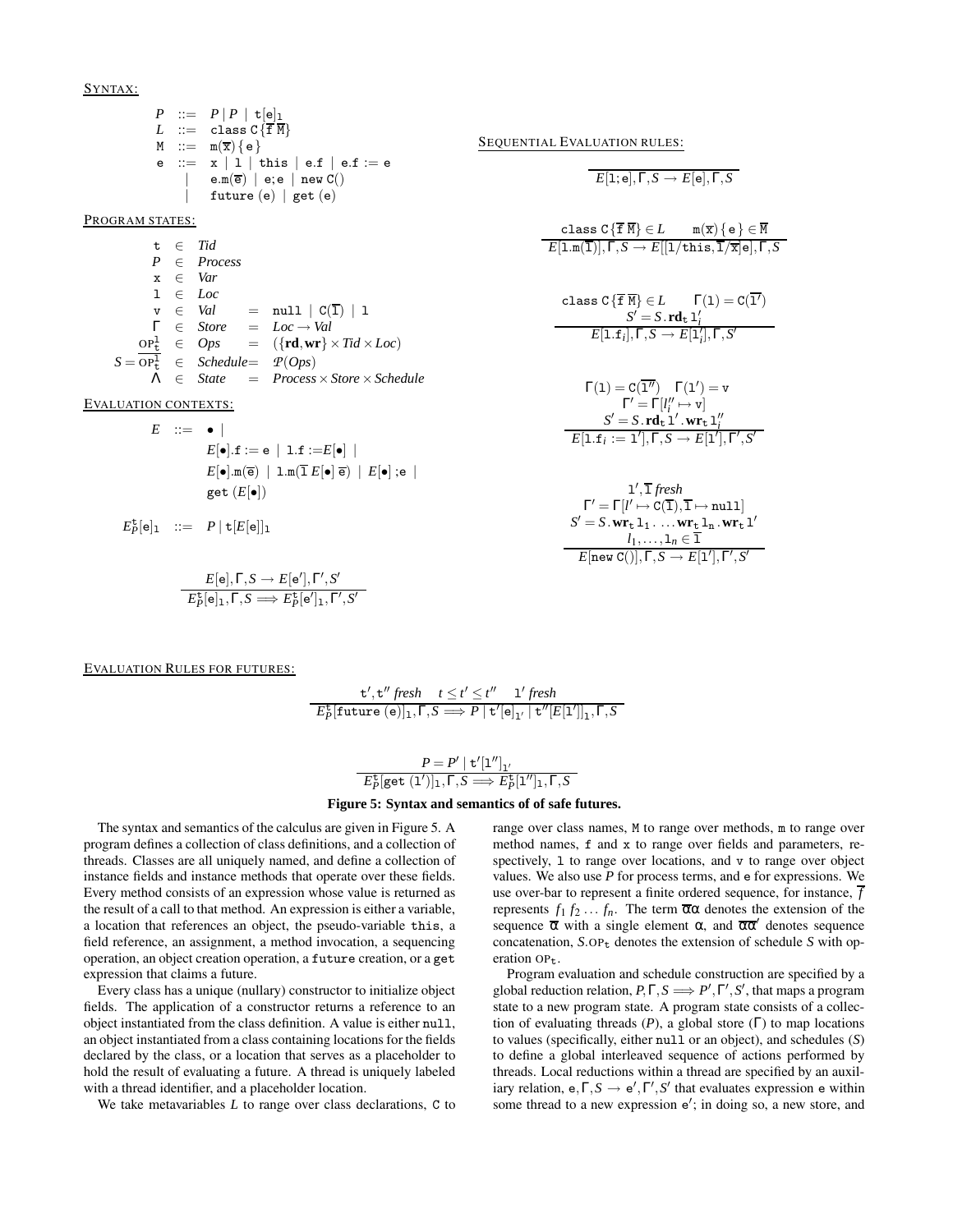schedule may result. The only actions that are recorded by a schedule are those that read and write locations. The interpretation of schedules with respect to safety is the topic of the next section.

We use evaluation contexts to specify order of evaluation within a thread, and to prevent premature evaluation of the expression encapsulated within a future annotation. We define a process context  $E_P^{\text{t}}[e]_1$  to denote an expression e available for execution by thread  $t \in P$  in a program state; the label 1 denotes a placeholder location that holds the result of e's evaluation.

The sequential evaluation rules are standard: holes in evaluation contexts can be replaced by the value of the expression substituted for the hole, sequence operations evaluate left-to-right, method invocation evaluates the method body by substituting occurrences of the pseudo-variable this with the location holding the reference to the receiver object, in addition to substituting occurrences of formals with the locations yielded by evaluation of the actuals, assuming variables are suitably  $\alpha$ -renamed. Read and write operations augment the schedule in the obvious way. A new expression extends the schedule with writes to all instance fields (with null values).

An expression of the form future (e) causes e's evaluation to take place in a new thread  $t'$ . A fresh location  $1'$  is created as a placeholder to hold the result of evaluating this future. Thus,  $t'[\mathbf{e}]_1$ denotes a thread with identifier  $t'$  that evaluates expression  $e$  and stores the result of this evaluation into 1'.

In addition to the thread responsible for computing the value of the future, a new thread  $t''$  is created to evaluate the future's continuation. As a result, the parent thread is no longer relevant. This specification simplifies the safety conditions discussed below. The thread identifiers associated with threads created by a future expression are related under a total ordering  $(\le)$ . Informally, this ordering captures the logical (sequential) order in which actions performed by the threads must be evaluated. Thus, if  $t' \leq t''$ , then either  $t' = t''$ , or all actions performed by  $t'$  must logically take place before t". In particular, effects induced by actions performed by  $t''$  must not be visible to operations in  $t'$ .

Synchronization takes place through the get expression. In the rule for get, the location label 1' represents a placeholder or synchronization point that holds the value of a task spawned by a future. The rule is satisfied precisely when the associated future (say, future (e)) has completed. When this occurs, the process state will contain a thread with shape  $t[1'']_{1'}$  where  $1''$  is the location yielded by evaluation of e.

# **3.1 Safety**

A schedule defines a sequence of possibly interleaved operations among threads. The correctness of a schedule, therefore, must impose safety constraints on read and write operations. These constraints guarantee that the injection of futures into an otherwise sequential program does not alter the meaning of the program. Thus, these constraints must ensure that interleavings are benign with respect to read and write operations. The semantics does not permit reordering of operations within a thread.

There are two conditions (roughly equivalent to the well-known Bernstein conditions [5]) that must hold on schedules to guarantee this property:  $(1)$  an access to a location *l* (either a read or a write) performed by a future should not witness a write to *l* performed earlier by its continuation, and (2) a write operation to some location *l* performed by a future should be visible to the first access (either a read or a write) made to *l* by its continuation. In other words, no write to a location *l* by a future's continuation can occur before any operations on *l* by the future, and all writes to a location *l* by the future must occur before any operation to *l* by the continuation.

Note that these conditions do not prohibit interleaved operations by a future and its continuation to distinct locations.

We summarize these constraints in terms of two safety rules, *csafe* and *fsafe*, resp. The former captures the notion of when an operation performed by a continuation is safe with respect to the actions performed by the future within a schedule, and the latter captures the notion of when an operation performed by a future is safe with respect to its continuation within a schedule.

$$
\begin{array}{cc}\textbf{wr}_{t'}\,1,rd_{t'}\,1\not\in S',&t'\leq t\\\hline \textit{csafe}(S.\textbf{wr}_{t}\,1.S')&\textit{fsafe}(S.\textbf{wr}_{t}\,1.S')\end{array}
$$

DEFINITION 1. *(Schedule Safety) A schedule S is safe if csafe*(*S*) *and fsafe*(*S*) *hold.*

To validate the safety of an interleaved schedule, we must ensure that its observable behavior is equivalent to the behavior of a corresponding program in which futures have no computational effect. In such a program, evaluation of the future's continuation is delayed until the future itself is fully evaluated. This trivially enforces sequential order between all operations executed by the future and all operations executed by the continuation and thus automatically yields a serial schedule.

We first introduce the notion of a schedule *permutation* that allows us to define an equivalence relation on schedules:

#### DEFINITION 2. *(Permute)*

*Schedule S is a* permutation *of schedule S*<sup>*'*</sup> (written  $S \leftrightarrow S'$ ), *if*  $len(S) = len(S')$  and for every  $OP_t^{\perp} \in S$ , there exists a unique  $\text{OP}_{\mathtt{t}}^{\mathtt{l}_j} \in S'.$ 

A *serial* schedule is a schedule in which no interleaving among operations of different threads occurs:

DEFINITION 3. *(Serial Schedule) Schedule*  $S = \text{OP}_{t_1}^{1_1} \dots \text{OP}_{t_n}^{1_n}$  *is serial if for all*  $\text{OP}_{t_j}^{1_j}$  *there does not*  $\int_{0}^{\infty} e^{ix} \cdot e^{ix} \cdot e^{ix} \cdot e^{ix} \cdot e^{ix} \cdot e^{ix} \cdot e^{ix} \cdot e^{ix} \cdot e^{ix} \cdot e^{ix} \cdot e^{ix} \cdot e^{ix} \cdot e^{ix} \cdot e^{ix} \cdot e^{ix} \cdot e^{ix} \cdot e^{ix} \cdot e^{ix} \cdot e^{ix} \cdot e^{ix} \cdot e^{ix} \cdot e^{ix} \cdot e^{ix} \cdot e^{ix} \cdot e^{ix} \cdot e^{ix} \cdot e^{ix} \cdot e^{ix} \cdot e^{ix} \cdot e^{ix} \cdot e^{ix} \cdot e^{ix} \cdot e^{ix} \cdot e^{ix} \cdot e^{ix} \cdot$ 

We wish to show that any safe schedule can be permuted to a serial one since a serial schedule reflects an execution in which operations executed by a future are not interleaved with operations performed by its continuation. Effectively, a serial schedule reflects an execution in which a spawned future runs to completion before any operations in its continuation are allowed to execute; in other words, a serial schedule corresponds to a program execution in which futures have no computational effect.

We first appeal to a lemma that allows us to permute adjacent operations belonging to different threads in a safe schedule:

LEMMA 1. *(Permutation)*

Let schedule  $S = \text{OP}_{t_1}^{1_1} \cdot \text{OP}_{t_2}^{1_2}$  be safe. Then if *S* is safe, there exists a *serial schedule*  $S'$  *such that*  $S \leftrightarrow S'$ *.* 

**Proof.** If  $t_1 \le t_2$ , then the schedule is trivially serial. If  $t_1 > t_2$ , and because *S* is safe, it must be the case that either (a)  $1_1 \neq 1_2$ , or (b)  $1_1 = 1_2 = 1$ , and  $OP_{t_2}^1 = \mathbf{rd}_{t_2} 1$ . In both cases, we can choose  $S' = OP_{t_2}^{1_2} \cdot OP_{t_1}^{1_1}.$ 

Our soundness result generalizes this lemma over schedules of arbitrary length:

#### THEOREM 1. *(Soundness)*

*If schedule S is safe, then there exists a serial schedule S* 0 *such that*  $S \leftrightarrow S'.$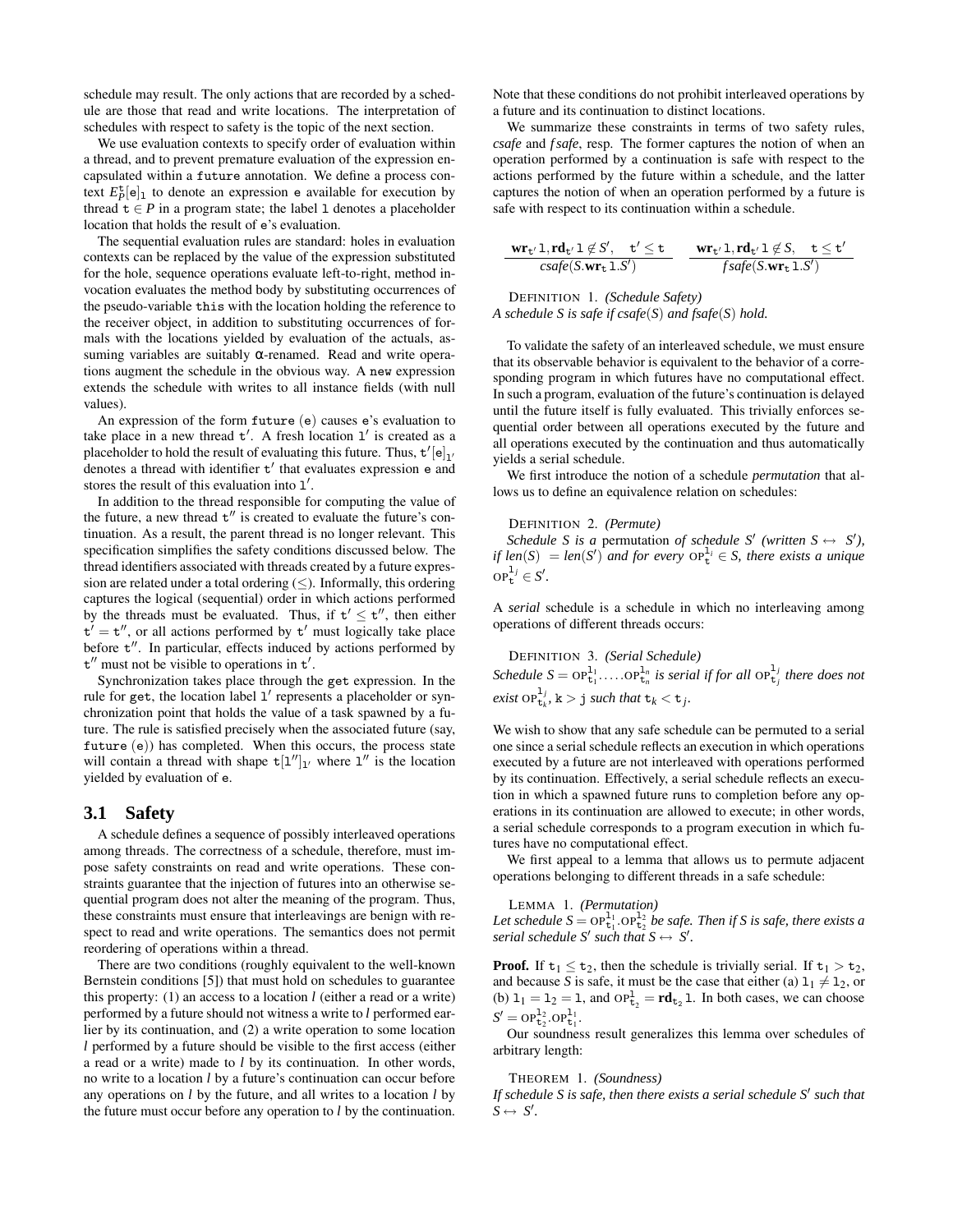**Proof.** The proof is by induction on schedule length. Lemma 1 satisfies the base case. Suppose  $S = S_1 \cdot \text{OP}_t^1$  where  $len(S_1) > 2$ . By the induction hypothesis, there exists a serial schedule  $S_1'$  such that  $S'_1 \leftrightarrow S_1$ . Suppose  $S'_1 = \mathbf{OP}_{\mathbf{t}_1}^{1_1} \cdots \mathbf{OP}_{\mathbf{t}_k}^{1_k}$ . First, we need to show that  $S'' = S_1' \cdot OP_{\text{t}}^1$  is safe. Suppose otherwise. Then, it must be the case that either (a) there exists some  $OP_{t'}^1 \in S'_1$  such that  $t < t'$ , and  $OP_t^1 = \mathbf{wr}_t \mathbf{1}$ , or (b) there exists a  $\mathbf{wr}_{t'} \mathbf{1} \in S'_1$  such that  $t' > t$ . If either of these conditions hold, however, *S* would not be safe. Thus, by Lemma 1, we can permute  $OP_{t_k}^{l_k}$  with  $OP_t^1$  to yield a new safe schedule  $S_p = S'''$ . $\text{OP}_{\mathbf{t}_j}^1$ . $\text{OP}_{\mathbf{t}}^1$ . $\text{OP}_{\mathbf{t}_k}^1$ . We can apply Lemma 1 again to  $\text{OP}^{\frac{1}{2}}_{t}$ ,  $\text{OP}^{\frac{1}{2}}_{t}$ , and so on, repeatedly shifting  $\text{OP}^{\frac{1}{2}}_{t}$  until a serial schedule is constructed.

# **4. IMPLEMENTATION**

In the previous sections, we discussed our principal design goals in bringing futures into Java. The overarching intention of our design is to ensure that the observable behavior of a future-annotated program is not dependent on whether futures are evaluated synchronously (serially) or asynchronously (concurrently). The task of maintaining this *logical* serial order of operations in the presence of potentially concurrent updates to shared state is non-trivial. Our solution is to divide the entire program execution into a sequence of *execution contexts*. An execution context is a run-time structure that encapsulates a fragment of computation that is fully evaluated within a single thread. We define a total order (called a *context order*) over execution contexts that represents a logical serial execution order, and use this order to identify data dependencies between operations from different execution contexts. If futures are evaluated asynchronously, multiple execution contexts may update shared state concurrently, which in turn may violate the logical serial order of operations. An implementation must prevent this from happening by tracking all shared data operations and revoking execution contexts that violate this order. To help reduce the number of violations, execution contexts always operate on local versions (*ie*, copies) of shared objects which guarantee that out-of-order updates do not violate serial dependencies. The versioning mechanism is also used to enable revocations of execution contexts violating the logical serial execution order of operations. The remainder of this section provides further details.

Our prototype implementation is based on IBM's Jikes Research Virtual Machine (RVM) [3]. The Jikes RVM is a state-of-the-art Java virtual machine with performance comparable to many production virtual machines. It is itself written almost entirely in Java and is self-hosted (*ie*, it does not require another virtual machine to run). Java bytecodes in the Jikes RVM are compiled directly to machine code. The Jikes RVM's public distribution includes both a "baseline" and an optimizing compiler. The "baseline" compiler performs a straightforward expansion of each individual bytecode into a corresponding sequence of assembly instructions. The optimizing compiler generates high quality code due in part to sophisticated optimizations implemented at various levels of intermediate representation, and because it uses adaptive compilation techniques [4] to target code selectively for optimization. Our implementation targets the Intel x86 architecture.

#### **4.1 Execution contexts**

An execution context encapsulates a fragment of computation that is executed within a single *thread*. A thread defines a separate locus of control. It makes no guarantees, however, on the relationship between the operations it executes and those of other threads executing concurrently. In contrast, execution contexts impose strong safety constraints on the operations they execute. Specif-



**Figure 6: Execution context creation**

ically, concurrent evaluation of multiple execution contexts by different threads cannot lead to observable behavior different from serial evaluation of those contexts by a single thread. We refer to an execution context that represents a completed task (either a future or its continuation) as being *inactive*; contexts that are still under evaluation are considered *active*.

The execution of a program begins within a *primordial context* evaluated within the main thread of computation. Consider what happens when a future is scheduled for evaluation  $- ie$ , its run method is executed. Logically, the code fragment encapsulated within a future executes *before* the code fragment following the call to the run method up to the point where the future is claimed by the get (the future's continuation). In order to preserve logical execution order, we create two new contexts: one associated with a thread used to evaluate the future – a *future context* evaluated within a freshly created thread; and one associated with the thread used to execute the future's continuation – a *continuation context* evaluated using the *same thread* as the primordial context. At this point we establish an execution order over these two execution contexts that reflects a serial order of execution in which the effects of the primordial context are visible to the future context whose effects are in turn visible to the continuation context. This ordering between future and continuation contexts is applied to all subsequently evaluated futures. The continuation of a future created within a (non-primordial) continuation context  $C'$  executes within the same thread that executes  $C'$ , while the future itself executes within a freshly created thread. Once evaluation of all futures has successfully completed and they have been claimed (their respective get methods invoked), the continuation context also completes and the execution returns to the original state  $- i\epsilon$ , only the primordial execution context is active and all operations are performed within the main thread of computation.

As an example, consider execution of the program shown in Figure 4. A primordial context is created by the run-time system for execution of the main method. Invoking concurrent on the Example instance from this primordial context proceeds by creating two additional contexts at the point that run is invoked on the future f: one to execute the future and one to execute the continuation in which the call to bar occurs. At the point that get is invoked on the future, both of these contexts are discarded, and execution resumes in the primordial context. To reduce the overhead of creating both contexts and the fresh threads to evaluate future contexts, our implementation caches and re-uses both threads and execution contexts.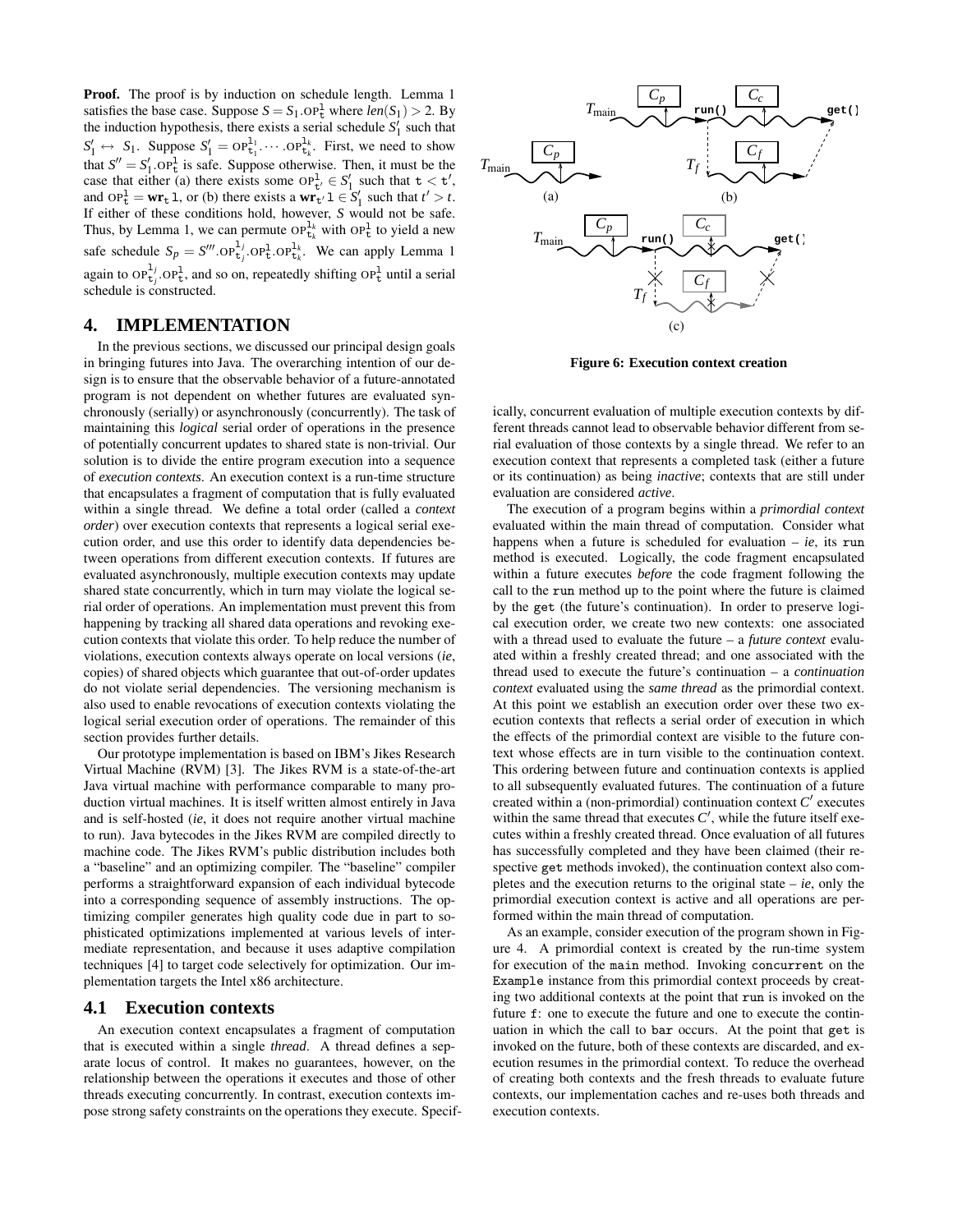The scenario described above is illustrated in Figure 6 (wavy lines represent threads and boxes represent execution contexts). Initially, a primordial context  $(C_p)$  is created and bound to  $T_{\text{main}}$ , the thread evaluating the main method (Figure  $6(a)$ ). When a future is scheduled for execution (*ie*, its run method is invoked), two more contexts are created (Figure  $6(b)$ ): context  $C_f$  to evaluate the future  $(C_f$  is bound to  $T_f$ , a new thread used to execute the code encapsulated within the future), and context  $C_c$  to evaluate the continuation of the future  $(C_c)$  is bound to the same thread as the primordial context  $C_p$ , in this case  $T_{\text{main}}$ ). The execution of the program proceeds concurrently until the get method is invoked (the result computed by the future is then claimed) and then goes back to executing entirely within  $T_{\text{main}}$ , the main thread of computation. Note that at this point both contexts  $C_f$  and  $C_c$  as well as thread  $T_f$  are discarded (Figure 6(c)) and can be cached for later re-use.

#### **4.2 Preserving serial semantics**

When two or more execution contexts execute concurrently, their operations may be arbitrarily interleaved and thus the semblance of serial execution may be violated. Consider two execution contexts: one representing a future  $(C_f)$  and one representing a continuation of this future (*Cc*). Under a (logical) serial order of execution, *C<sup>f</sup>* precedes  $C_c$ . If  $C_f$  and  $C_c$  execute concurrently, this order may be violated in one of two ways:

- *C<sup>c</sup> does not* observe the effect of an operation performed by *Cf* (*eg*, a read in *C<sup>c</sup>* does not see modification of shared data by *C<sup>f</sup>* ), even though it *would have* observed this effect if *C<sup>f</sup>* and *C<sup>c</sup>* were executed serially. We call this a *forward dependency violation*. 1
- *C<sup>f</sup> does* observe the effect of an operation performed by *C<sup>c</sup>* that could never occur if  $C_f$  and  $C_c$  were executed serially because  $C_f$  would execute *fully* before  $C_c$ . We call this a *backward dependency violation*.

An example of schedules demonstrating both forward and backward dependency violations between  $C_f$  and  $C_c$ , along with code snippets representing execution contexts appear in Figure 7. In Figure  $7(a)$  the continuation represented by context  $C_c$  should see the result of the write to o.foo performed by the future represented by context  $C_f$ . In Figure 7(b) the future represented by context  $C_f$ should not see the result of the write to o.bar performed by the continuation represented by context *Cc*. Note that the notion of a dependency violation capture the same properties as the schedule safety rules from Section 3.1 (forward dependency violations are captured by the *csafe* rule and backward dependency violations are captured by the *fsafe* rule).

We prevent forward dependency violations by tracking all data accesses performed within execution contexts. We use per-context read and write *bit-maps* to record accesses to shared state. Each item of shared state (*ie*, object, array, or static variable) hashes to a bit in each map. How we use these bit-maps to detect violations is described below.

In the case of a forward dependency violation, the execution context responsible for the violation is revoked automatically (without programmer intervention) and restarted. Backward data dependency violations are prevented by *versioning* items of shared state. We preserve a copy-on-write invariant to ensure that each execution context updates its own private versions of shared items, preventing



**Figure 7: Dependency violations**

it from seeing updates performed by execution contexts in its logical future. A detailed description of these mechanisms is presented below.

With the copy-on-write invariant we must make sure that subsequent reads occur to the copy and not to the original. To achieve this, we simply scan the copying context's thread stack whenever an item of shared state is copied, patching any references to the original version to refer instead to the copy – this is called *forwarding*. Whenever a reference is loaded from the heap we ensure that it is forwarded to the appropriate version. Thus, a context can never *use* a reference to the wrong version.

#### **4.3 Tracking data accesses**

We track data accesses using compiler-inserted read and write *barriers*: code snippets responsible for maintaining the meta-data required to detect dependency violations, and inserted by the compiler at the point where shared data access operations occur. The meta-data consists of the two bit-maps associated with each execution context: one for reads (*ie*, the *read-map*) and one for writes (*ie*, the *write-map*). Whenever a read operation is performed on an item of shared state (*ie*, object, array, or static variable), its hashed bit is set in the read-map. Hashes for objects and arrays are their natural hash value, while for a static variable it is its address (these addresses are constants established when the class containing the static variable is loaded). The same read-map is used for all shared items. Write-maps are similarly maintained within write barriers, though write barriers must always ensure that a new version is created on first write by a context to a given item.

Since reads significantly outnumber writes in most Java programs, reducing the number of read barriers is critical to achieving reasonable performance. Our implementation therefore trades off accuracy for efficiency in detecting dependency violations. Instead of placing barriers on all read accesses to shared items (*eg*, reading an integer field from an object), we assume that once a reference is read from the heap, the context reading it will eventually read from the object targeted by that reference. Thus, the read barrier is placed only on loads of *references* from the heap (*eg*, getfield or arrayload bytecodes in which the type of the field or element is a reference). In other words, we "pre-read" all objects to which a context holds references (when a context is initialized this means we must apply the pre-read barrier to all references in the current activation record). The pre-read optimization is applied only for objects and arrays to eliminate read barriers on them. All other accesses, including reads from static variables, and all writes to shared items incur the appropriate barrier.

Note that bit-maps are maintained only if there is more than one active context present in the system (*ie*, there is potential for concurrency and thus logical serial order violations). That is, barriers are responsible only for fetching the most recent version of an item

<sup>&</sup>lt;sup>1</sup>*Forward* in the sense that an operation from the "logical future" causes the violation.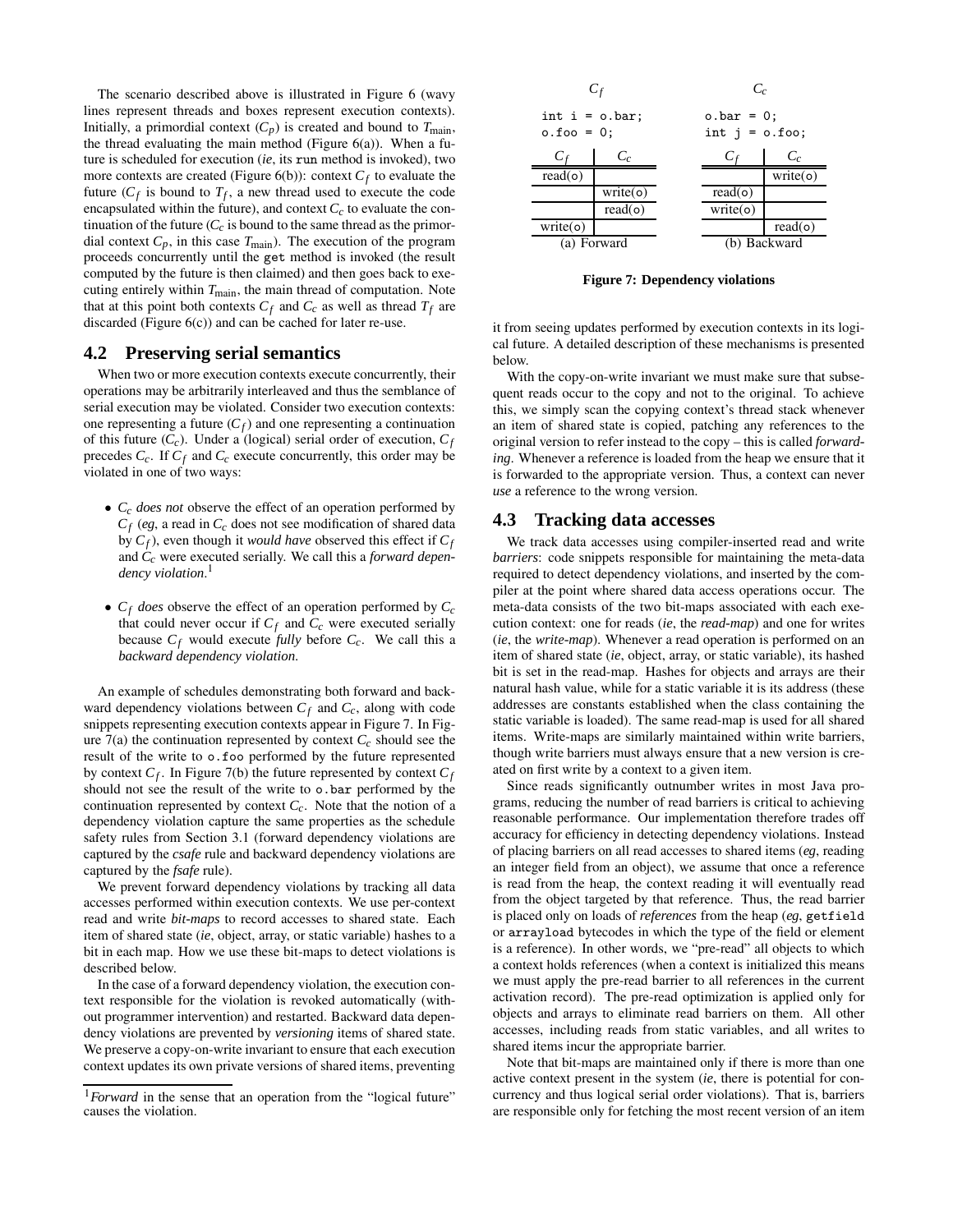if only the primordial context is active. Bit-map maintenance is in reality optimized even further: the first of a series of execution contexts does not need to record its reads because versioning ensures they cannot be compromised by any concurrent writes. Thus, it does not need to maintain a read-map.

#### **4.4 Execution context revocation**

Actions performed by a context may violate the semblance of sequential execution because of a forward dependency violation. We now describe how such violations are handled. First, note that we defer detection of forward violations until the point where a context has finished executing (*ie*, when a future context completes its computation, or a continuation context invokes get on the associated future<sup>2</sup>). At that time, the context must wait for completion of contexts that logically precede it, before validating itself against their actions. This means forming the intersection of the current context's read-map with the write-maps of the preceding contexts. If there is overlap then the current context is revoked and transparently re-executed. Because a context operates over its own local versions of shared data, its updates become visible only when it successfully passes this forward violation check.

The implementation of revocation and re-execution for future contexts is simple. Because a future context is evaluated within a separate thread, we can simply terminate the thread, and re-start the future execution. Revoking and re-executing continuation contexts is more challenging. Our solution adapts the Jikes RVM exception handling sub-system to return control to the beginning of the continuation, using bytecode rewriting to save program state (values of local variables and the state of the Java operand stack) at the start of the continuation. Each method that invokes a future, at which point a continuation context begins, is wrapped with an exception scope that catches an internal revoke exception, restores the local state and transfers control to the beginning of the continuation context. The revoke exception is thrown internally by the runtime system, but the code to catch it (implementing re-execution) is injected into the bytecode. We also modify the compiler and runtime system to suppress generation (and invocation) of "default" exception handlers during the rollback operation. The "default" handlers include both finally blocks, and catch blocks for exceptions of type Throwable, of which all exceptions (including the revoke exception) are instances. Running these intervening handlers would violate the transparency requirement that a revoked execution context produces no side-effects.

Our current implementation does not preserve context state other than that of the method containing the continuation context, so futures that are invoked, but not claimed by the end of the method are implicitly claimed before the invoking method can return (*ie*, we wait for all spawned futures to complete their execution), even though the matching get operation is still to be invoked.

We illustrate how our system handles forward dependency violations using the code fragment and sample schedule from Figure 7(a). We assume that execution context  $C_f$  (representing a future) is executed by (and thus bound to) thread  $T_f$  and execution context  $C_c$  (representing a continuation) to thread  $T_c$ . The entire scenario is illustrated in Figure 8, where wavy lines represent threads  $T_f$  and  $T_c$ , and a circle represents object o (it is marked gray when updated). The execution contexts are linked together in order to allow execution contexts from the logical future to access the maps of contexts from the logical past. There is a read-map and write- map associated with each context (each map has three slots and we assume that object o hashes to the second slot).



**Figure 8: Handling of a forward dependency violation.**

Execution starts with the future reading a field of object o (Figure  $8(a)$ ) and setting the appropriate slot in the read-map of its execution context  $C_f$ . The continuation then both reads and updates the same object, setting the read-map and write-map associated with its execution context  $C_c$  (Figure 8(b)). Subsequently, the future writes to the field of object o and sets the write-map associated with its execution context  $C_f$  (Figure 8(c)). At this point execution of the future is complete (no dependency violations that could cause itsrevocation are possible since there were no other concurrent contexts executing in its logical past). However, before the continuation can complete, it must check for forward dependency violations. This check fails since  $C_c$ 's read-map and  $C_f$ 's write-map overlap. The continuation is revoked and re-executed (Figure 8(d)). Note that after revocation, there are no more active execution contexts in its logical past. As a consequence, re-execution is guaranteed to succeed so maintaining its read-map is unnecessary.

## **4.5 Shared state versioning**

We use versioning of shared state to avoid backward data dependency violations and prevent updates of shared data from being made prematurely visible to other threads in case of revocations. We only version objects when more than one execution context is concurrently active, since it is only then that concurrent shared state access may occur. Whenever an active execution context attempts to write to an object, array, or static variable, we create a private version of that item on which to perform the write. We handle object and array updates identically and use a similar procedure to handle updates to static variables. The code implementing the versioning procedure resides in the read and write barriers described in Section 4.3.

#### *4.5.1 Object and array versioning*

Because objects and arrays are treated identically, we refer only to objects when describing the versioning procedure. We extend the header of every object with a forwarding pointer. At object allocation time, this forwarding pointer is initialized to null. As the program executes, subsequent versions are appended to a circular list rooted at the forwarding pointer of the original object (*ie*, the original object is the head and tail of this version list). Each version is tagged with the unique identifier of the context that created it. This enables each context to locate its version in the list. The versions are sorted under logical context order.

We now describe the implementation of read and write operations on objects as performed by an active execution context in the presence of versioning. If only one execution context is active (no concurrency), a read or write operation retrieves and accesses the

<sup>&</sup>lt;sup>2</sup>As described previously, futures and continuations are created "in pairs".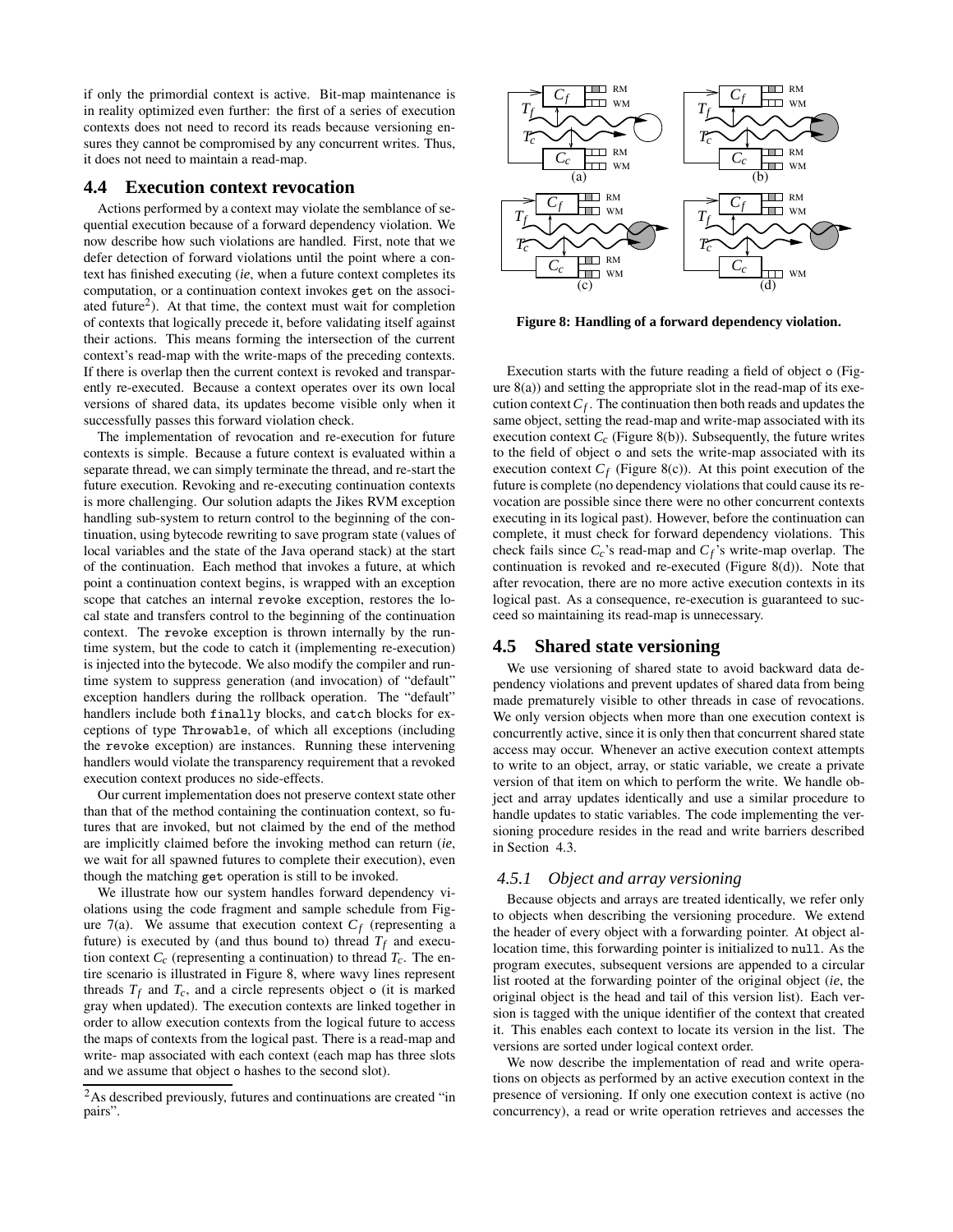most recent version of the object (or the original object in case no versions of this object have been created). Otherwise, a more complicated access procedure is required.

## *4.5.1.1 Reads.*

A reference to a shared object *o* referenced by a context *C* must point to *o*'s most recent version with respect to *C*; in particular, *C* must not access any version of *o* that has been created by another context which occurs in *C*'s logical future. To implement this invariant, we traverse the versions list (in context order) and either load the reference for the version tagged by *C*, or the version corresponding to *C*'s most recent predecessor context. If a context *C* 0 that occurs in  $C$ 's logical past has written to  $o$ , and  $C$  reads the version corresponding to this write, a forward dependency violation exists and will be captured using the map tagging mechanism described earlier. Indeed, the only instance when a read by *C* to a version written by  $C'$  would be safe is precisely when, at the point the read occurs,  $C'$  is already inactive.

The implementation of read operations is additionally complicated by the fact that read barriers are only executed at reference loads. Thus, in order for loads of primitive values to proceed correctly, we maintain an invariant that no existing reference on the thread stack belonging to context *C* can point to a version created by any other context executing in *C*'s "logical" future. This invariant is relatively easy to maintain since the run-time system monitors all reference loads within read barriers. However, we must take special care to make sure that if a context creates a version, all references on the thread stack are updated correctly to point to this version (in other words, all reads performed by *C* must observe *C*'s writes). We implement the invariant using a thread stack inspection mechanism described below.

#### *4.5.1.2 Writes.*

When multiple execution contexts are active, all of them operate over their own local versions of shared data. In order to reduce the number of copies created, our implementation employs a copy-onwrite strategy – a new version is created only when an execution context *C* updates an object *for the first time*; we guarantee that all subsequent accesses by *C* will refer to that version.

All object update operations (including writes to primitive fields) are mediated by write barriers. When *C* performs an initial write to an object *o*, a local version of *o* does not yet exist. It is therefore created and inserted at the appropriate position in the versions list rooted at *o* to reflect context order. At this point, other references to the same object may exist on *C*'s thread stack. For example, *C* might have previously read *o*, but not yet written to it. All such references must then be forwarded to point to the freshly created version of *o* in order to avoid accessing stale versions. All versions of *o* created by contexts in*C*'s logical past are considered stale with respect to *C* if *C* creates a new version of *o*.

Reference forwarding requires thread stack inspection as described below. Note that once the new version is created and all the references on the stack are forwarded, *all* the references on the stack throughout the *entire* execution of this context will always point to the right version (because subsequent reference loads are forwarded to the appropriate version). As a result, we avoid having to locate the correct version on the versions list when executing writes so long as a private copy exists. We only have to traverse the versions list upon version creation (when the object is first written). New versions are inserted at the appropriate place in the version list to maintain it in order.

All contexts maintain a list of their versions and use this list to purge revoked versions upon context revocation. Our prototype implementation does not currently purge stale versions from an object's versions list. Instead, we defer such cleanup to the garbage collector.

# *4.5.1.3 Thread stack inspection.*

We use a modified version of the thread stack inspection mechanism used by the garbage collector to support both pre-reading and forwarding of references on the stack. However, the essence of the mechanism remains the same. One of the major differences between the original stack inspection mechanism used during garbage collection and our modified version lies in the choice of the client using this mechanism. Garbage collection assumes that the stacks of inactive threads are being inspected. As a result, the entire execution state (including registers) of the inspected thread is available for inspection. In our system, it is the active thread that inspects its own state. We artificially create a "snapshot" of the current thread's execution state, execute the stack inspection routine, and restore the execution state to the point before the inspection routine was invoked. This snapshot procedure is implemented in assembler. The stack inspection routine either tags a read-map for every reference encountered (when pre-reading the stack) or forwards all references encountered to point to the correct version (when forwarding references during copy-on-write).

#### *4.5.2 Versioning of static variables*

In Jikes RVM static variables are stored in a global array called the JTOC. Static variables are versioned similarly to objects. A copy-on-write strategy is used, with a versions list holding percontext versions of static variables. Because we must version static variables of both primitive and reference type, we introduce the notion of a *version container*: a small object that *boxes* a value of the static variable into an object that can be put on the versions list.

Upon initial write to a static variable by the current context, a version container for the corresponding variable is created. The type of the slot in the JTOC representing this variable is then modified to indicate that its value has been copied aside to the list of version containers. For subsequent writes, the version created by the current context must be retrieved and the value it contains updated. When reading the value of a static variable, the current execution context attempts to locate the appropriate version container on the versions list similarly to retrieving an object version (it is either the container created by the current context or the one directly preceding its logical position in the list).

Indirections in the JTOC are lazily collapsed after all futures have been successfully evaluated and the program reverts to executing within a single (primordial) context. From this point on, only the most recent value of each static variable can ever be used.

## **5. EXPERIMENTS**

Our experiments with safe futures for Java explore their performance on both standard benchmarks and a synthetic benchmark. In both cases, we use futures in a straightforward rewrite of initially sequential benchmark programs. The standard benchmarks are drawn from the Java Grande benchmark suite. We choose a subset of naturally parallelizable benchmarks, namely series, sparse, crypt and mc.

The synthetic benchmark is intended to expose the performance of our implementation across a range of benchmark parameters, such as read/write ratio and degree of shared access. The synthetic benchmark is based on the OO7 object database benchmark suite [11], modified to use futures in a parallel traversal of the OO7 design database.

For all benchmarks, we also run their original sequential version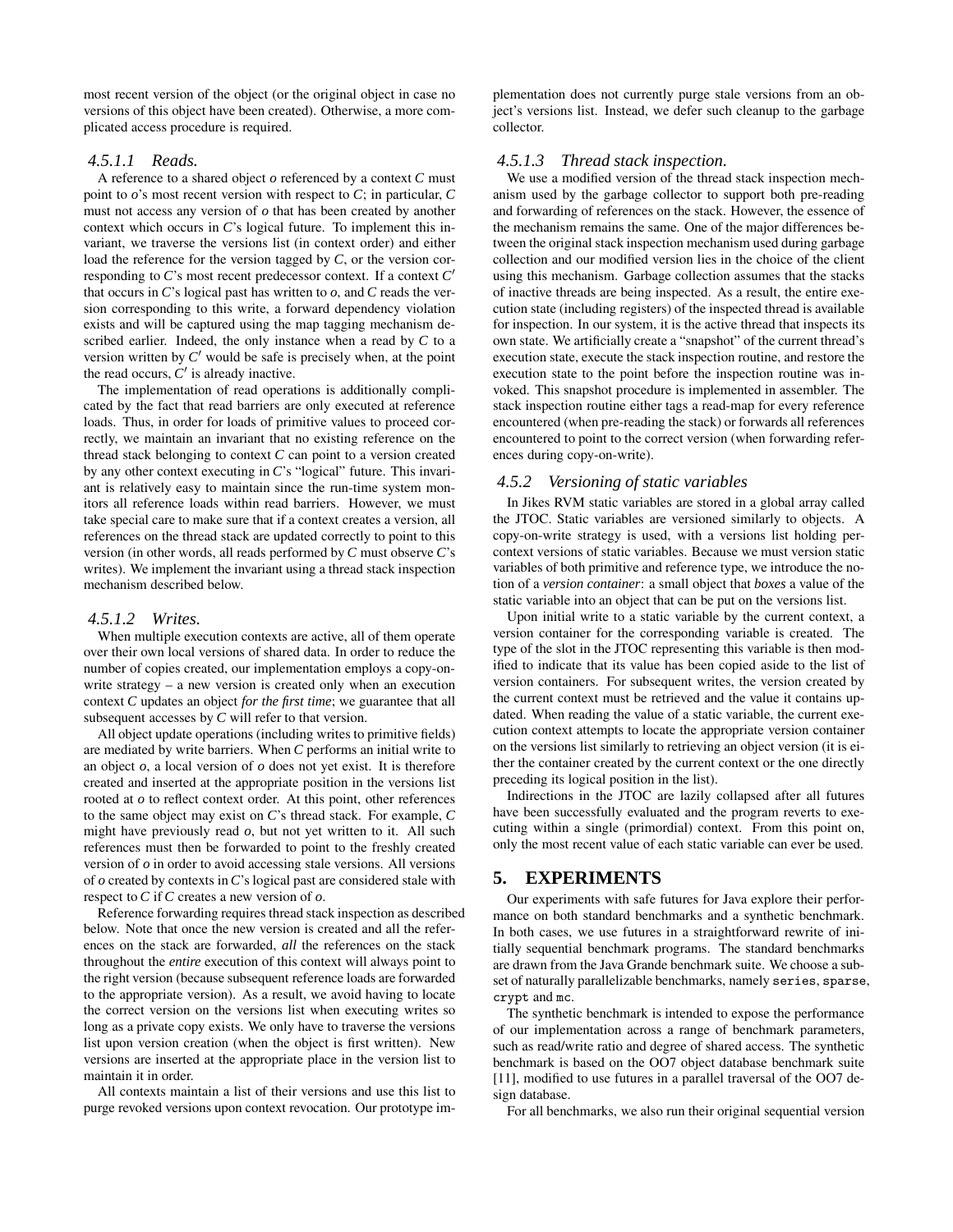on the *unmodified* Jikes RVM, and use this as a baseline to which we normalize for comparison with their future-enabled parallel versions.

# **5.1 Experimental platform**

Our implementation uses version 2.3.4+CVS (with 2005/06/23 13:35:22 UTC timestamp) of Jikes RVM for both the configuration that is futures-enabled and the baseline configuration against which we compare. Jikes RVM is configured with the defaults for the Intel x86 platform, using the adaptive compiler framework.

We run each benchmark in its own invocation of the Jikes RVM, repeating the benchmark six times in each invocation, and discarding the results of the first iteration, in which the benchmark classes are loaded and compiled, to elide the overheads of compilation. We report mean execution times, with 90% confidence intervals, to illustrate the degree of variation.

Our hardware platform is an 700MHz Intel Pentium III symmetric multi-processor (SMP), with four CPUs, and 2GB of RAM running Linux kernel version 2.4.20-20.9 (RedHat 9.0). Our parallel executions run four futures simultaneously on the SMP, though we note that such runs create multiple sets of four futures for each iteration of the benchmark, so a series of futures are created in each run. This permits utilization of our context-caching mechanisms.

# **5.2 Benchmarks**

As mentioned earlier, we draw upon benchmarks from the Java Grande suite, as well as the OO7 synthetic design database benchmark. The former are representative of ideal candidate applications for parallelization using futures. The latter is less amenable to parallelization due to the density of the benchmark data structures and degree of sharing among them. Nevertheless, OO7 represents a benchmark in which meaningful parameters can be varied easily to demonstrate their impact on the performance of our futures implementation.

## *5.2.1 Java Grande*

Each of the selected Java Grande benchmarks was chosen for being straightforwardly parallelizable. They perform substantial computations over elements stored in Java arrays or in Java vectors, where access to the data structures is encoded into loops over the respective elements. We parallelized these benchmarks by substituting futures for subsets of the loop iterations similarly to the way these benchmarks have been parallelized for distributed execution via a Java message-passing interface (MPJ) [41]. For the benchmarks that use the arrays, this rewriting also includes partitioning the arrays into subarrays in order to capture locality (such transformations were also used with MPJ), and because the conflict detection mechanisms described earlier function at per-array granularities, rather than for fragments of arrays. The series benchmark performs Fourier coefficients computation, sparse multiplies an unstructured sparse matrix stored in compressed-row format with a prescribed sparsity structure and crypt performs IDEA (International Data Encryption Algorithm) encryption and decryption and mc benchmark is an implementation of a Monte Carlo Simulation.

We believe benchmarks like these are prime candidates for parallelization using futures. Note, however, that even though they could be rewritten to use futures with only small changes to their source code, and straightforward partitioning of their data, rewriting the OO7 benchmark was even simpler – no data partitioning was required – and involved modifying only the top-level control loop (detailed below).

#### *5.2.2 The OO7 benchmark*

| <b>Component</b>                   | <b>Number</b>         |
|------------------------------------|-----------------------|
| Modules                            | $M+1$ , for M futures |
| Assembly levels                    |                       |
| Subassemblies per complex assembly | 3                     |
| Composite parts per assembly       | 3                     |
| Composite parts per module         | 5000                  |
| Atomic parts per composite part    | 20                    |
| Connections per atomic part        | 3                     |
| Document size (bytes)              | 2000                  |
| Manual size (bytes)                |                       |

**Table 1: Component organization of the OO7 benchmark**

The OO7 benchmark suite [11] provides a great deal of flexibility for benchmark parameters (*eg*, database structure, fractions of reads/writes to shared/private data). The multi-user OO7 benchmark [10] allows control over the amount of contention for access to shared data. By varying these parameters we are able to characterize the performance of safe futures over a mixed range of workloads.

The OO7 benchmarks operate on a synthetic design database, consisting of a set of *composite parts*. Each composite part comprises a graph of *atomic parts*, and a document object containing a small amount of text. Each atomic part has a set of attributes (*ie*, fields), and is connected via a bi-directional association to several other atomic parts. The connections are implemented by interposing a separate connection object between each pair of connected atomic parts. Composite parts are arranged in an *assembly* hierarchy; each assembly is either made up of composite parts (a *base* assembly) or other assemblies (a *complex* assembly). Each assembly hierarchy is called a *module*, and has an associated *manual* object consisting of a large amount of text. Our results are all obtained with an OO7 database configured as in Table 1.

Our implementation of OO7 conforms to the specfication of the standard OO7 database. Our traversals are a modified version of the multi-user OO7 traversals. A traversal chooses a single path through the assembly hierarchy and at the composite part level randomly chooses a fixed number of composite parts to visit (the number of composite parts to be visited during a single traversal is a configurable parameter). When the traversal reaches the composite part, it has two choices:

- 1. Do a *read-only* depth-first traversal of the atomic part subgraph associated with that composite part; or
- 2. Do a *read-write* depth-first traversal of the associated atomic partsubgraph, swapping the *x* and *y* coordinates of each atomic part as it is visited.

Each traversal can be done beginning with either a *private* module or a *shared* module. The parameter's of the workload control the mix of these four basic operations: read/write and private/shared. To foster some degree of interesting interleaving and contention in the case of concurrent execution, our traversals also take a parameter that allows extra overhead to be added to read operations to increase the time spent performing traversals.

The top-level execution of our sequential OO7 benchmark operates as shown in Figure 9(a). It performs *I* benchmark iterations, each benchmark iteration comprises *M* sets of traversals in which the private module ranges from module 1 to module *M*, module  $M+1$  is used as the shared module, and the parameter *p* controls the mix of operations performed by the traversals.

The top-level execution of our futures-enabled OO7 benchmark operates as shown in Figure 9(b). It performs *I* benchmark itera-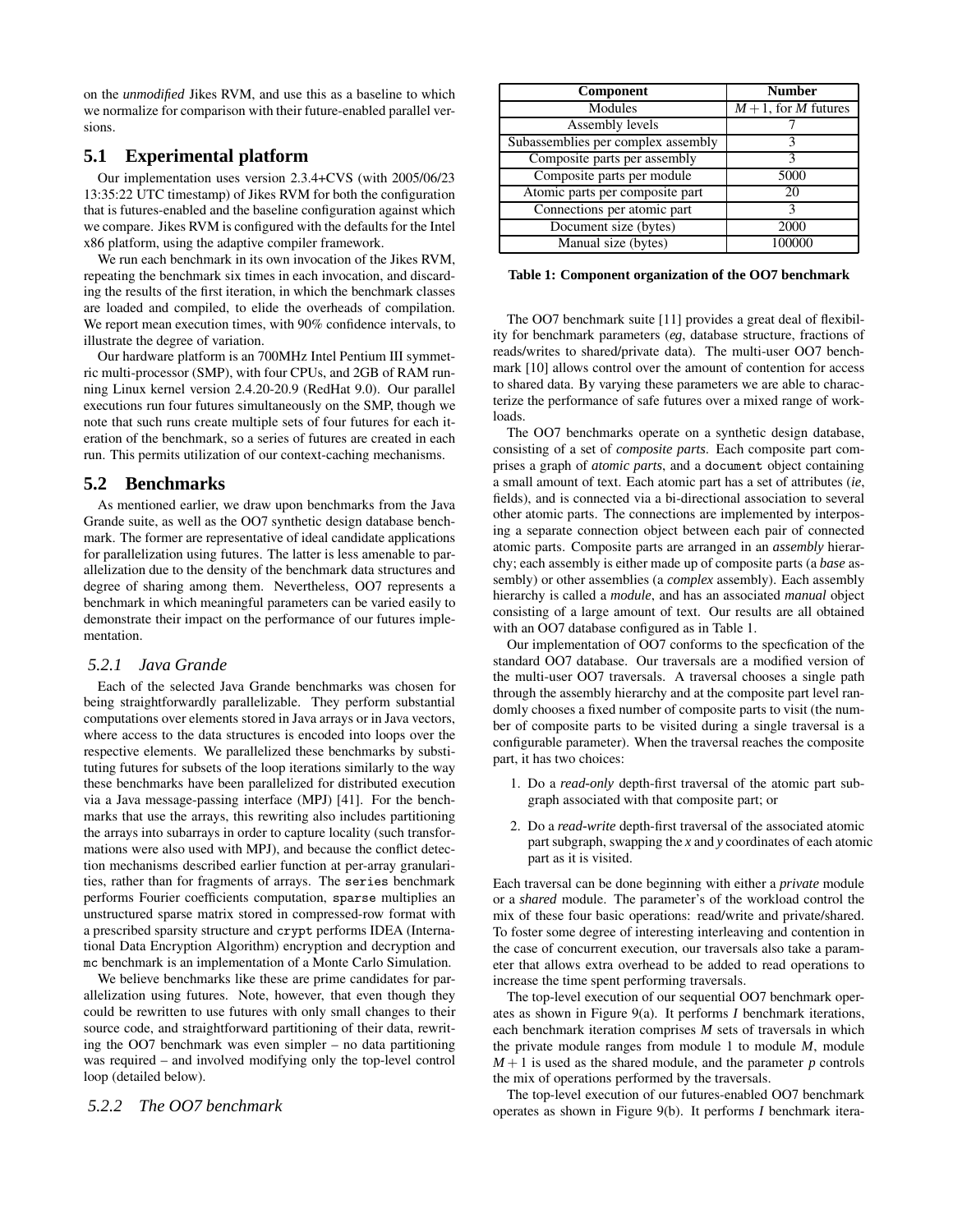```
for (i = 1; i \le I; i++)for (m = 1; m \le M; m++)traversals(m, p);
     (a) Sequential OO7 benchmark
for (i = 1; i \le I; i++) {
 for (m = 1; m <= M; m++)
    f[m] = future(traversals(m, p));for (m = 1; m \le M; m++)f[m].get();
}
      (b) Parallel OO7 benchmark
```
**Figure 9: Top-level loop of the OO7 benchmark**



**Figure 10: Java Grande: Elapsed time (normalized)**

tions, each benchmark iteration comprises *M* futures, each of which performs a set of traversals operating on a distinct private module *m*, module  $M + 1$  is used as the shared module, and the parameter *p* controls the mix of operations performed by the traversals.

We seed the traversals with the same random seed in both the sequential and futures-enabled executions of the benchmark, such that both versions perform identical workloads.

## **5.3 Results**

We present results for the Java Grande benchmarks first, to indicate the behavior of futures under ideal circumstances. OO7 is more demanding, but also more tuneable, revealing the underlying performance characteristics of our implementation.

#### *5.3.1 Java Grande results*

Figure 10 reports the elapsed time for execution of the futureenabled versions of the Java Grande benchmarks, normalized against the average elapsed time for execution of the unmodified sequential benchmarks running on the unmodified Jikes RVM. Times are arithmetic means of the 5 hot runs of each benchmark, with 90% confidence intervals revealing minimal variability. Recall that we parallelize the benchmarks using four futures. Thus, observe that speedups range from perfect (or even slightly super-linear  $-4\times$  for series), to a little less than  $2 \times$  speedup for crypt. We believe that the reason for the super-linear speedup for series is due to improved locality as a result of the array partitioning.

# *5.3.2 OO7 results*

We report results for two basic versions of OO7, one for a database

containing only 2 ( $M = 1$ ) modules and one for a database comprising  $5 (M = 4)$  modules. Again, we compare the future-enabled parallel versions against the sequential version of the benchmark. We vary the ratio of writes to reads performed within each set of traversals as 4%, 8%, 16% and 32% writes (96%, 92%, 84%, and 68% reads, respectively), in an attempt to model workloads with mutation rates ranging from low to moderate. We also vary the ratio of shared/private accesses for each mix of reads/writes as 0%, 50% and 100%. Thus, for 4% writes, 50% shared, a set of 100 traversals will on average perform 2 read-write traversals to shared data, 2 read-write traversals to private data, 48 read-only traversals on shared data, and 48 read-only traversals on private data.

With just  $2(M = 1)$  modules, both the original and future-enabled versions are inherently sequential, since the degree of future-enabled parallelism is equal to *M* for a database containing  $M + 1$  modules. Moreover, because only one future is ever active revocation cannot occur. Thus, the comparison for  $M = 1$  yields a measure of the fundamental overheads in our system for creating and claiming futures (and indirectly the effectiveness of our context-caching mechanisms), for the read and write barriers used to track accesses, and for versioning. The elapsed time results, normalized against the sequential version running on the unmodified Jikes RVM, are presented in Figure 11. These reveal a per-future performance hit of 8-12% for 4% writes. As write ratios increase, we see overheads of 15-20% for 32% the write ratio. Figure 12 graphs the number of versions created per benchmark iteration, showing that the number of versions created increases with sharing and the write ratio.

Of course, for more futures, this performance hit may come to dominate. Some of the overhead results from the lack of efficient support in Jikes RVM for caching of thread state (*eg*, stacks) from one thread activation to another. Thus, spawning a future is relatively expensive. Our context caching mechanisms ameliorate some of the overhead, but there is much more that could be done along the lines of Mul-T [30, 33]. Still, our overheads are low enough to justify the use of safe futures for a range of applications, as the Java Grande results already illustrate.

Adding concurrency yields opportunity for parallelism, as illustrated in the results for OO7 using four futures, shown in Figure 13. With four futures executing concurrently there is the possibility of revocation, which we graph in Figure 14. Without sharing there are no revocations. Thus for the unshared executions we see uniform gains of 52-56% across the range of write ratios, as expected. The performance gains vary depending on the configuration; even at 32% write ratio with 100% sharing we still observe a performance benefit of about 25% (Figure 13(d)). In all configurations, the revocations seem to impact performance significantly, since their rise is correlated with increased sharing, as well as write ratio (see Figure 14). The increase in versions created (Figure 15) also affects execution times – as write ratios increase, elapsed times in Figure 13 also increase slightly even for configurations where no revocations are observed.

The cost of creating versions constitutes part of the "base" overhead common across all configurations, though clearly non-existent in the sequential version of the benchmark. Another large base overhead results from executing large numbers of read barriers. We observe on average 63 million read barriers (30 million for objects, 18 million for arrays and 15 million for static variables) per benchmark iteration (these numbers remain much the same across all configurations). This indicates that our initial decision to minimize the number of barriers by inserting them only at reference loads was prescient. We also observe a large number of write barriers – 16 million on average per benchmark iteration (6.5 million for objects, 9.5 million for arrays, and a negligible number for static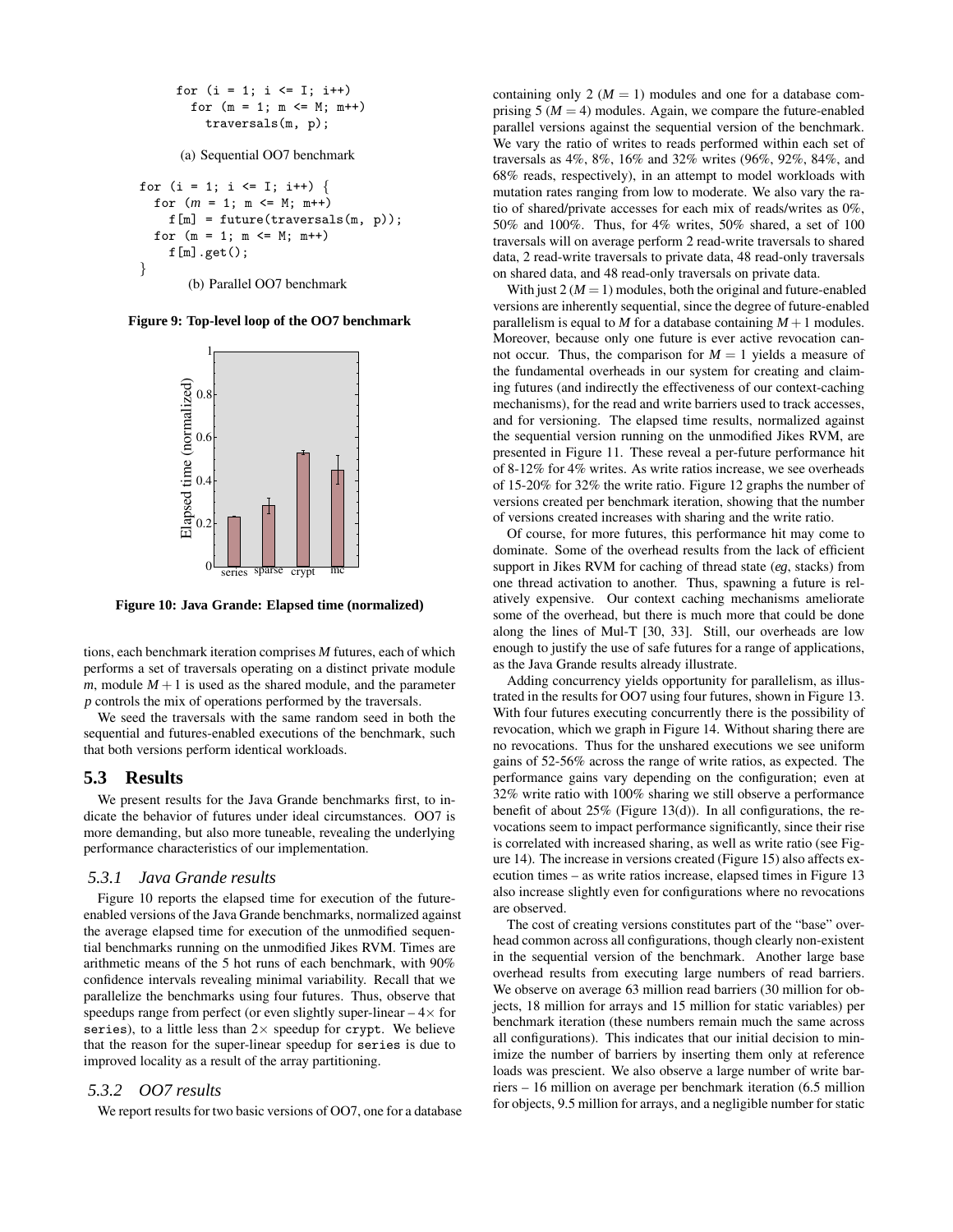

**Figure 12: OO7 with 1 future: Versions created per iteration**

variables). The number of write barriers for objects increases as the number of writes to shared objects grows across different configurations. We are particularly penalized by the number of static variable accesses for this implementation of OO7, which uses them to capture the traversal parameters. In general, static analyses such as escape analysis also have much grist for the mill here, in optimizing away unnecessary barriers [12, 6, 7]. We note, however, that for OO7 such analyses are unlikely to have much impact, because all futures operate over a single recursively-defined data structure. Nonetheless, even without the benefit of advanced compiler optimizations, the performance of our implementation using just runtime optimizations is encouraging.

# **6. RELATED WORK**

Concurrent programming using threads that operate over shared state can be difficult and error-prone. Besides the algorithmic issues involved in structuring programs to exploit multiple threads of control, access to shared state must be protected to ensure safety. Typically, such protection is expressed using synchronization mechanisms such as locks or abstractions like monitors, built on locks, that allow reasoning about control within the protected region in terms of serial execution of the threads that access it. Unfortunately, this programming model is highly invasive: since there is often little coupling between threads and the data they access, safety demands often dictate that *any* object be protected which potentially might be shared. Notwithstanding the negative impact on performance, restructuring programs to guarantee safety can lead to increased program complexity. On the other hand, underspecifying synchronization can lead to critical safety violations such as race conditions. In some cases, compiler optimizations can elide

unwanted synchronization [1, 2, 7, 42] to alleviate performance issues. When synchronization is underspecified, tools can be employed to detect potential data races that may result. These tools can be expressed using type systems [17, 8], such as ownership types [14] to verify the absence of data races and deadlock. Other tools such as Eraser [39] employ dynamic techniques to check for races in programs [34, 32, 43]. There have also been attempts to leverage static analyses to reduce overheads and increase precision of purely dynamic implementations [13, 44].

Our main contribution in this paper is a semantics and implementation of *safe* futures [21], a simple easily-understood abstraction for injecting concurrency into sequential programs. Unsafe futures when incorporated into programs that make heavy use of imperative features, can exhibit behavior inconsistent with their original intent. To ensure that annotating a program with futures does not violate expected data dependencies and thus unexpectedly change program behavior, we define a compiler and run-time infrastructure that employs object versioning and task revocation techniques to identify safety violations and remedy program executions when such violations are detected.

In this vein, our motivation is similar to recent proposals that have argued in favor of higher-level abstractions that enforce desirable properties on concurrent programs such as atomicity [19, 18, 22] or transaction-based isolation [23, 40, 45] without requiring the low-level (and thus potentially error-prone) operational reasoning demanded by locks. Other approaches include lock-free data structures [37, 26] and transactional memory [25]. These efforts share goals similar to ours insofar as they attempt to provide alternatives to lock-based abstractions for concurrent programming that preserve desirable safety properties, although the techniques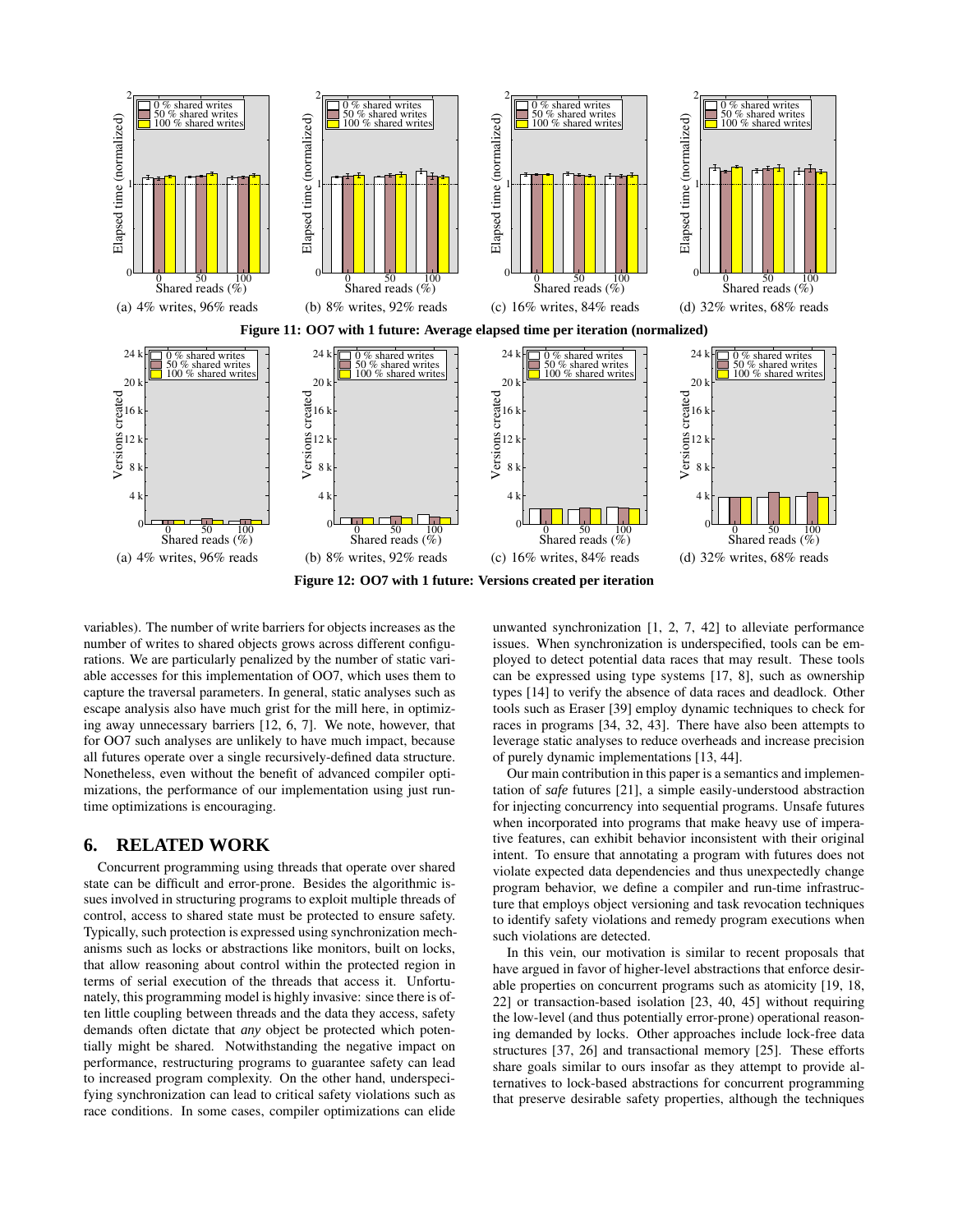

**Figure 15: OO7 with 4 futures: Versions created per iteration**

employed are different in substantial and obvious ways.

The semantics of futures [15, 16] and their implementation [30, 33] have been well-studied in the context of functional languages like Scheme [29]. Abstractions similar to futures (*eg*, *promises* [31]) have also been proposed for statically-typed imperative languages, but we are unaware of any previous effort that ensures their injection into a sequential stateful program is transparent with respect to preservation of data dependencies that exist in the original.

More recently, Pratikakis *et al* [36] present a static analysis to allow Java programs to use futures without requiring wholesale changes to the program to satisfy type restrictions. Their analysis tracks how a future flows through a program, and injects coercions that perform a claim operation on the future at points where the value yielded by the future, rather than the future itself, is required. The analysis uses qualifier inference to track how futures

are used. Our goals are similar in spirit to this work in that both attempt to treat futures as a transparent concurrency mechanism. However, these two efforts are unrelated in their focus. Unlike our design and implementation, Pratikakis *et al* make no guarantees that the evaluation of a future does not introduce behavior inconsistent with the sequential program from which it was derived. By the same token, our notion of transparent execution does not extend automatically to injecting claims where necessary: a program that fails to claim a future when required may still lead to transparency violations of the kind described by Pratikakis *et al* in our implementation. We believe both forms of transparency are important. Although we expect that futures are primarily useful for spawning concurrent tasks that exhibit relatively little to modest sharing, it is nonetheless critical that safety violations be detected when they do occur.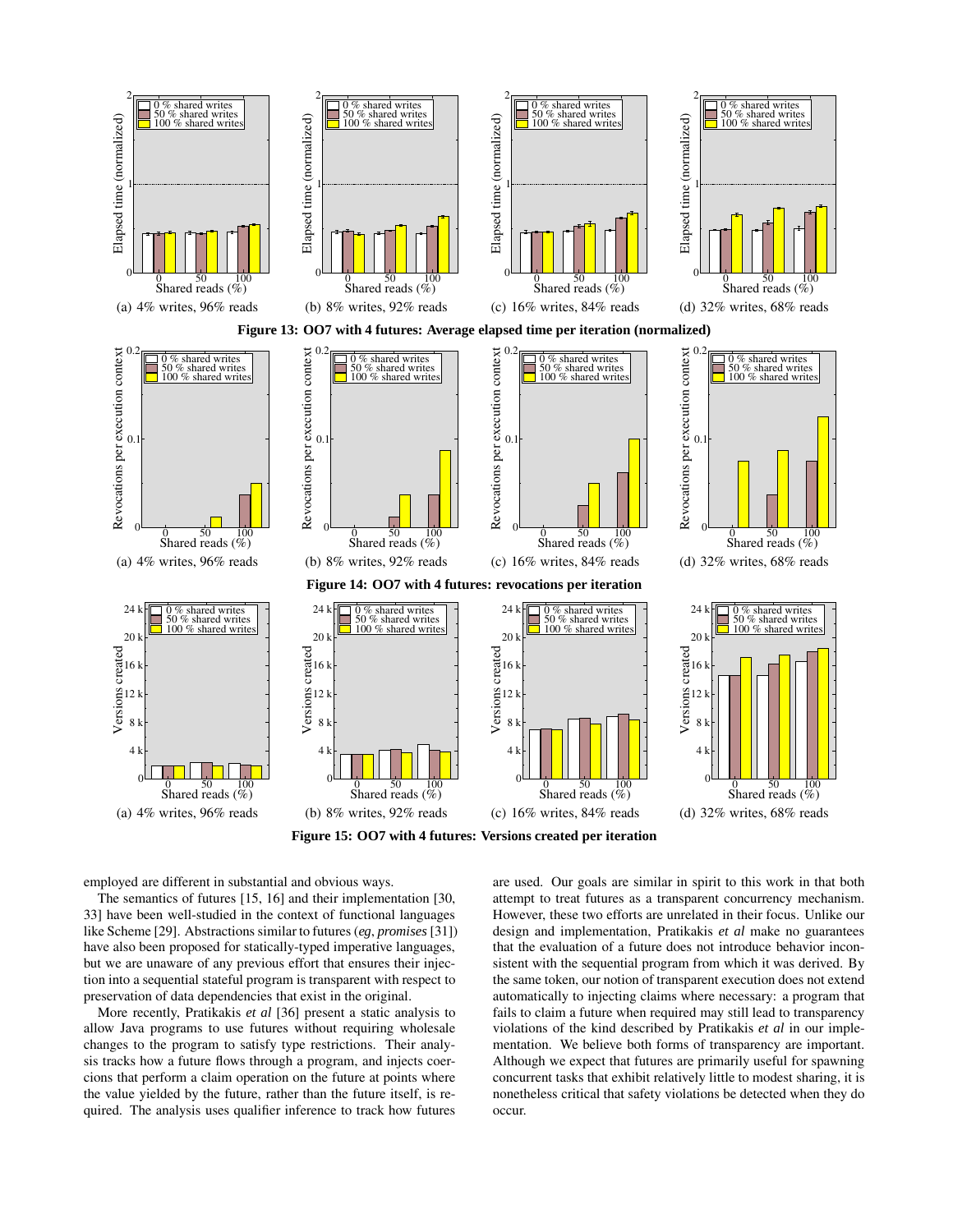The ParaTran project [28] was an attempt to parallelizing sequential Lisp programs in presence of side-effects. Like our implementation of safe futures, ParaTran used optimistic concurrency control techniques to monitor data accesses performed by concurrently executing tasks and to revoke fragments of computation after detecting violations of the (logical) serial execution order. To the best of our knowledge however, ParaTran has never been implemented to run on a real system and the available simulation results do not include the potential costs of such an implementation. One of the major goals of our work was a thorough performance evaluation of an implementation based on a realistic language execution environment.

Another approach to parallelizing sequential programs in the presence of side-effects has been explored in the context of the Jade parallel programming language [38]. A Jade programmer is responsible for delimiting code fragments (tasks) that could be executed concurrently and explicitly specifying invariants describing how different tasks access shared data. The run-time system is then responsible for exploiting available concurrency and verifying data access invariants in order to preserve the semantics of the serial program. Violations of data access invariants result in run-time errors.

# **7. CONCLUSIONS**

In this paper, we have presented a detailed study of *safe* futures for Java. Futures provide a simple API for concurrent programming that allows a concurrent program to be constructed often through only a small rewrite of a sequential one. Unfortunately, futures as currently specified in Java are not treated as a semantically transparent annotation, thus significantly weakening their utility. Programmers who use futures must reason about subtle interaction among future-encapsulated computations, in much the same way they must reason about the interaction of threads in a typical multi-threaded Java program. Safe futures obviate the need for such reasoning by guaranteeing their injection into a sequential program does not violated any existing data dependencies. Furthermore, the cost of providing this added level of safety is not prohibitive. The evaluation of our prototype implementation indicates that futures can be used to exploit concurrency even for applications with modest mutation rates on shared data.

Our implementation leverages two general techniques that may have wider applicability: object versioning and task revocation. For example, object versioning can be used to implement a general checkpointing facility since each version is tagged with a context, a general dynamic region of code. Task revocation is the basis for implementing optimistic concurrency-based transaction implementations [22, 23, 45] for Java, and the validation mechanism used to determine if safety violations between a future and its continuation have occurred can easily be generalized to capture violations of properties such as atomicity or isolation for multithreaded applications that use language-level transactions or that build upon transactional memory [24].

# **Acknowledgments**

This work is supported by the National Science Foundation under grants Nos. CCR-9711673, STI-0334141, IIS-9988637, and CCR-0085792, by the Defense Advanced Research Program Agency, and by gifts from Microsoft, IBM, Sun Microsystems, and NEC. We also thank the reviewers for their detailed comments and suggestions.

# **8. REFERENCES**

- [1] ALDRICH, J., CHAMBERS, C., SIRER, E. G., AND EGGERS, S. J. Static analyses for eliminating unnecessary synchronization from Java programs. In *Proceedings of the International Static Analysis* Symposium (Venice, Italy, Sept.), A. Cortesi and G. Filé, Eds. vol. 1694 of *Lecture Notes in Computer Science*. Springer, 1999, pp. 19–38.
- [2] ALDRICH, J., SIRER, E. G., CHAMBERS, C., AND EGGERS, S. J. Comprehensive synchronization elimination for Java. *Science of Computer Programming 47*, 2-3 (2003), 91–120.
- [3] ALPERN, B., ATTANASIO, C. R., BARTON, J. J., COCCHI, A., HUMMEL, S. F., LIEBER, D., NGO, T., MERGEN, M., SHEPHERD, J. C., AND SMITH, S. Implementing Jalapeño in Java. In OOPSLA'99 [35], pp. 314–324.
- [4] ARNOLD, M., FINK, S. J., GROVE, D., HIND, M., AND SWEENEY, P. F. Adaptive optimization in the Jalapeño JVM. In *Proceedings of the ACM Conference on Object-Oriented Programming Systems, Languages, and Applications* (Minneapolis, Minnesota, Oct.). *ACM SIGPLAN Notices 35*, 10 (Oct. 2000), pp. 47–65.
- [5] BERNSTEIN, A. Program analysis for parallel processing. *IEEE Transactions on Computers 15*, 5 (Oct. 1966), 757–762.
- [6] BLANCHET, B. Escape analysis for object-oriented languages: Application to java. In OOPSLA'99 [35], pp. 20–34.
- [7] BOGDA, J., AND HÖLZLE, U. Removing unnecessary synchronization in Java. In OOPSLA'99 [35], pp. 35–46.
- [8] BOYAPATI, C., LEE, R., AND RINARD, M. C. Ownership types for safe programming: preventing data races and deadlocks. In *Proceedings of the ACM Conference on Object-Oriented Programming Systems, Languages, and Applications* (Seattle, Washington, Nov.). *ACM SIGPLAN Notices 37*, 11 (Nov. 2002), pp. 211–230.
- [9] BURKE, M. G., CHOI, J.-D., FINK, S. J., GROVE, D., HIND, M., SARKAR, V., SERRANO, M. J., SREEDHAR, V. C., SRINIVASAN, H., AND WHALEY, J. The Jalapeño dynamic optimizing compiler for Java. In *Proceedings of the ACM Java Grande Conference* (San Francisco, California, June). 1999, pp. 129–141.
- [10] CAREY, M. J., DEWITT, D. J., KANT, C., AND NAUGHTON, J. F. A status report on the OO7 OODBMS benchmarking effort. In *Proceedings of the ACM Conference on Object-Oriented Programming Systems, Languages, and Applications* (Portland, Oregon, Oct.). *ACM SIGPLAN Notices 29*, 10 (Oct. 1994), pp. 414–426.
- [11] CAREY, M. J., DEWITT, D. J., AND NAUGHTON, J. F. The OO7 benchmark. In *Proceedings of the ACM International Conference on Management of Data* (Washington, DC, May). *ACM SIGMOD Record 22*, 2 (June 1993), pp. 12–21.
- [12] CHOI, J.-D., GUPTA, M., SERRANO, M., SREEDHAR, V. C., AND MIDKIFF, S. Escape analysis for Java. In OOPSLA'99 [35], pp. 1–19.
- [13] CHOI, J.-D., LEE, K., LOGINOV, A., O'CALLAHAN, R., SARKAR, V., AND SRIDHARAN, M. Efficient and precise datarace detection for multithreaded object-oriented programs. In *Proceedings of the ACM Conference on Programming Language Design and Implementation* (Berlin, Germany, June). *ACM SIGPLAN Notices 37*, 5 (May 2002), pp. 258–269.
- [14] CLARKE, D. G., POTTER, J. M., AND NOBLE, J. Ownership types for flexible alias protection. In *Proceedings of the ACM Conference on Object-Oriented Programming Systems, Languages, and Applications* (Vancouver, Canada, Oct.). *ACM SIGPLAN Notices 33*, 10 (Oct. 1998), pp. 48–64.
- [15] FLANAGAN, C., AND FELLEISEN, M. The semantics of future and its use in program optimizations. In *Conference Record of the ACM Symposium on Principles of Programming Languages* (San Francisco, California, Jan.). 1995, pp. 209–220.
- [16] FLANAGAN, C., AND FELLEISEN, M. The semantics of future and an application. *J. Funct. Program. 9*, 1 (2005), 1–31.
- [17] FLANAGAN, C., AND FREUND, S. N. Type-based race detection for Java. In *Proceedings of the ACM Conference on Programming Language Design and Implementation* (Vancouver, Canada, June). *ACM SIGPLAN Notices 35*, 6 (June 2000), pp. 219–232.
- [18] FLANAGAN, C., AND FREUND, S. N. Atomizer: a dynamic atomicity checker for multithreaded programs. In *Conference Record of the ACM Symposium on Principles of Programming Languages*